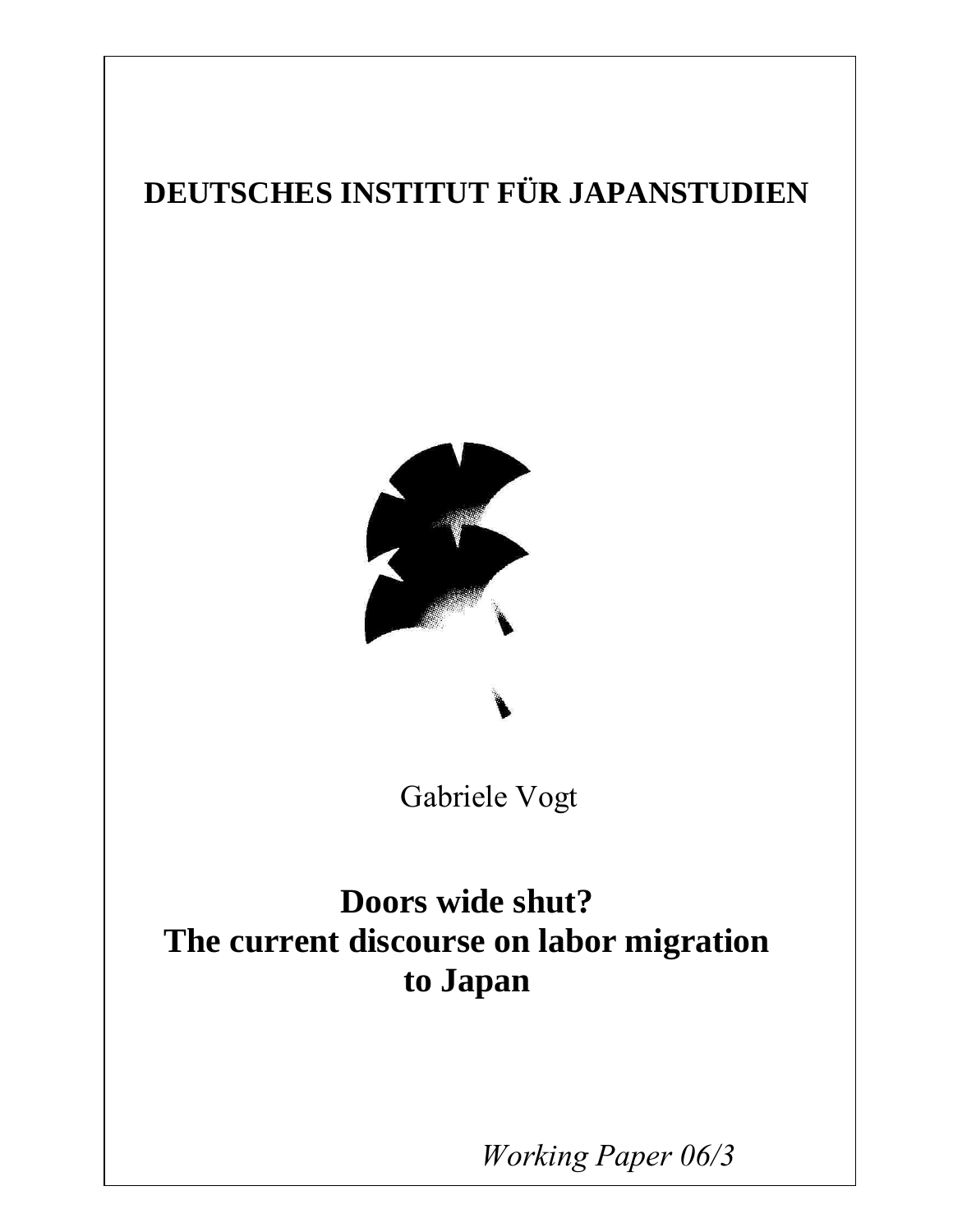**Contact Author: Dr. Gabriele Vogt (DIJ) vogt@dijtokyo.org** 

### ドイツ-日本研究所

Deutsches Institut für Japanstudien (DIJ) German Institute for Japanese Studies Kudan Minami 3-3-6 Chiyoda-ku, Tokyo 102-0074 Japan Tel.: ++81-3-3222-5077 Fax: ++81-3-3222-5420 Homepage: http://www.dijtokyo.org

© Gabriele Vogt

Place of publication: Tokyo

2006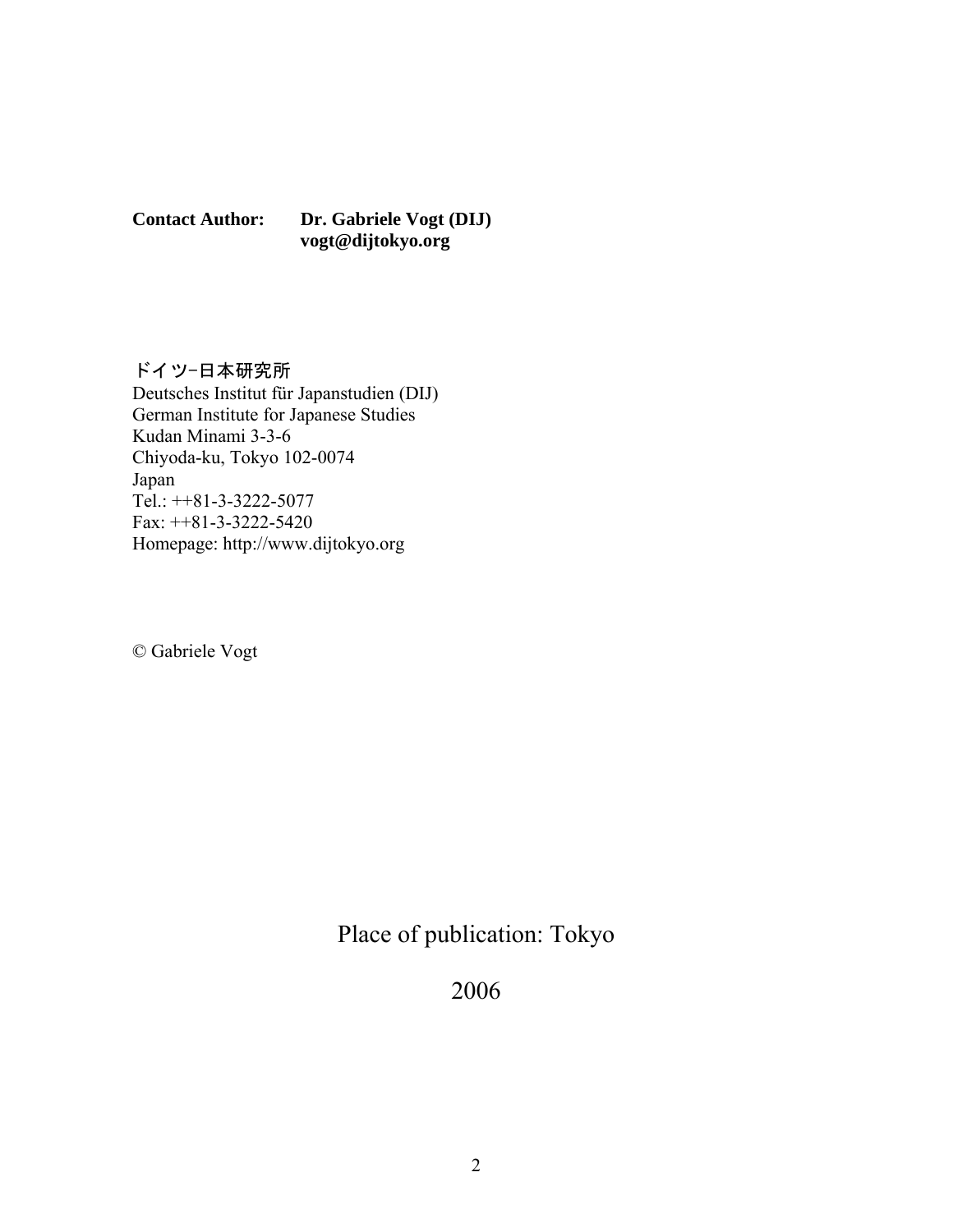## **Doors wide shut? The current discourse on labor migration to Japan**

Gabriele Vogt

### **Content**

| <b>Abstract</b>                                                                        | $\overline{\mathbf{4}}$ |
|----------------------------------------------------------------------------------------|-------------------------|
| 1. Introduction                                                                        | 5                       |
| 2. Background on the Issue                                                             | 6                       |
| 3. Research Methodology                                                                | 8                       |
| 4. Mapping the Discourse                                                               | 11                      |
| <b>5. Preliminary Results</b>                                                          | 23                      |
| <b>References</b>                                                                      | 25                      |
| <b>Figure 1:</b>                                                                       | 12                      |
| Labor migration to Japan: mapping the discourse                                        |                         |
| <b>Figure 2:</b><br>Campaign against illegal employment of foreigners: sample pamphlet | 15                      |
| <b>Figure 3:</b>                                                                       | 17                      |
| The Japan-Philippines-EPA: a system for accepting workers into Japan                   |                         |
| Table 1:                                                                               | 21                      |
| Labor migration to Japan by 2050: three scenarios                                      |                         |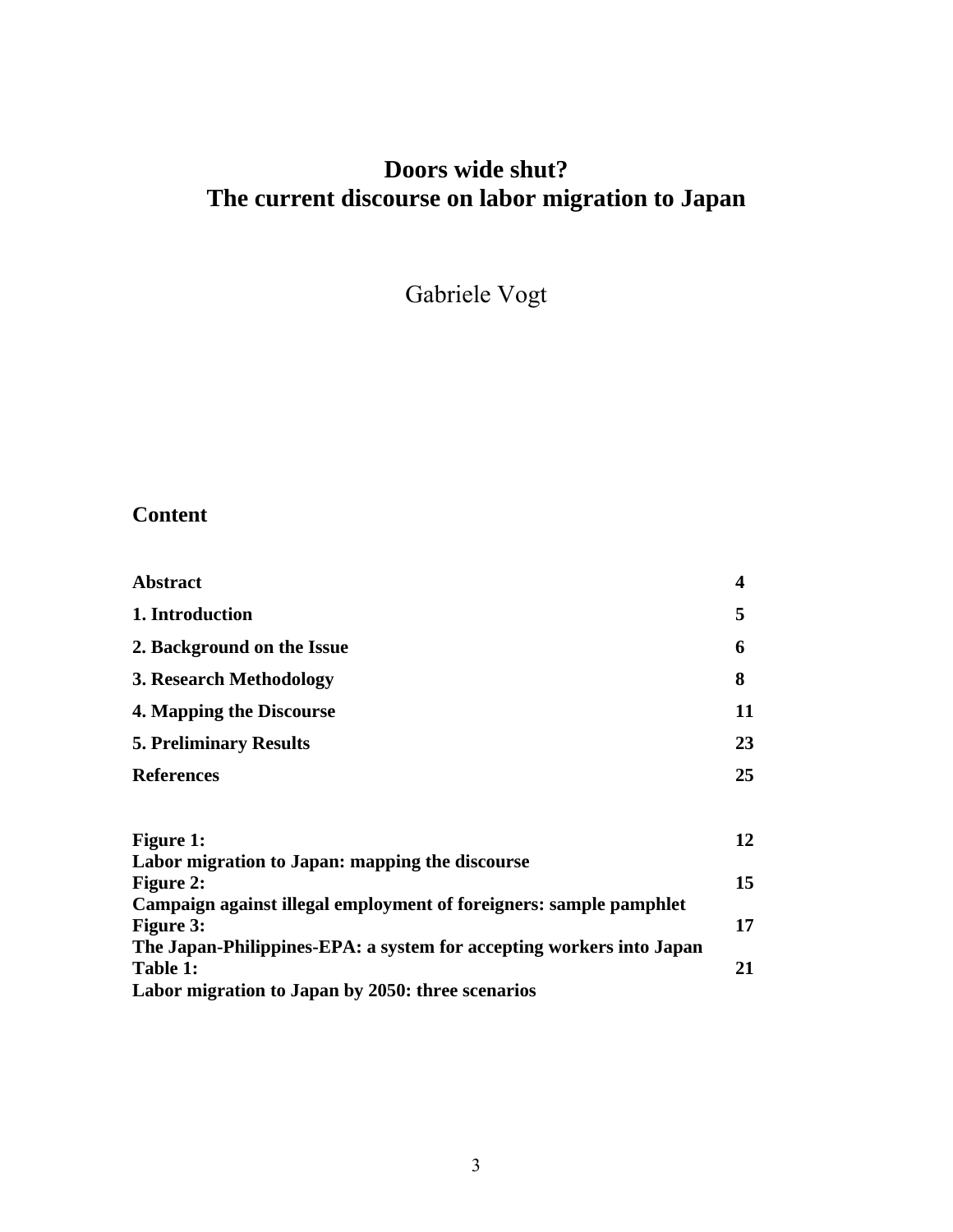#### Abstract:

#### **Doors wide shut? The current discourse on labor migration to Japan**

Does Japan need labor migration? The current public and political discourse on this issue juxtaposes two alternatives: It seems Japan must choose between either saving the national economy from the negative impacts of an ever shrinking workforce, a function of recent demographic changes in the country, or preventing foreign crime and international terrorism from occuring within its national boundaries. In other words, the debate revolves primarily around two issues: First, is labor migration to Japan a national security issue? Second, should labor migration to Japan include unskilled workers or be limited to a smaller scale migration composed exclusively of skilled professionals?

This working paper maps the positions of the following four actors in the current discourse: the Ministry of Justice (MOJ), the Ministry of Foreign Affairs (MOFA), Japan's business federation (*Nippon Keidanren*) and the United Nations (UN). I argue that the traditional rivalry between political and economical elites on the one side vs. international organizations and non-state actors on the other breaks down with regard to the issue of labor migration. Instead, there is a possibility for new forms of coalition building among interest groups. Further research on this topic will evaluate what kind of impact this development will have on the structure of interdependence between state- and non-stateactors in Japan's political system.

Key words: *labor migration; documented / undocumented foreigners; skilled / unskilled workers; public security; transnationalization; multi-level politics.*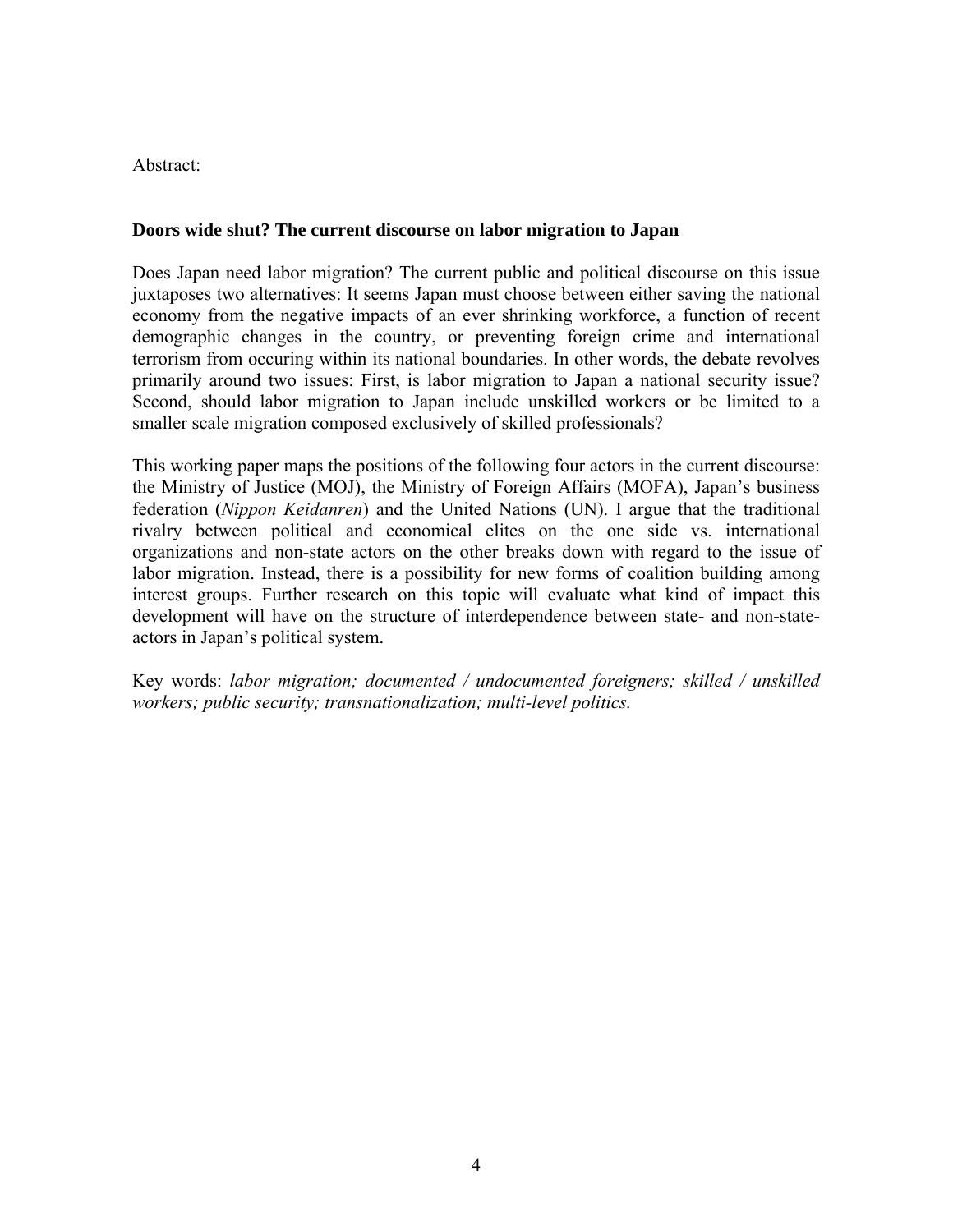#### **1. Introduction**

This working paper introduces the preliminary results of my continuing research on the issue of labor migration to Japan. The paper's goal is to identify and classify actors in the current political (and to some degree also the public) discourse on the topic. Four actors have been selected for this study: two government agencies, namely the Ministry of Justice and the Ministry of Foreign Affairs; Japan's business federation, the *Nippon Keidanren*; and the United Nations, here represented by the United Nations Population Division and the United Nations High Commissioner on Human Rights. Civil society organizations, in Japan as well as elsewhere, are another important actor in shaping the current discourse on labor migration to Japan, but they will be the subject of a separate in-depth study. This paper will highlight two decisive issues: First, we will trace the actors' opinions on whether border-crossing labor migration to Japan should be restricted to the skilled workforce or, alternatively, also be opened to unskilled labor. The second issue is whether the above named actors perceive labor migration to Japan to be a matter of national security.

The following section will address the question of why labor migration to Japan is once again a hot issue after it had been popular in the 1980s and then temporarily disappeared from the political agenda. In section three I will introduce my research methodology for this study, which is part of a larger research project currently underway. Section four provides a picture of the current discourse by mapping the positions of the four actors named above according to their take on the two topics of skilled/unskilled labor migration and foreign workers as a security issue. The final section will summarize my preliminary findings and suggest some directions for future research. I welcome any comments on how to proceed with this project, particularly suggestions on my research methodology. Thank you for taking the time to read this working paper.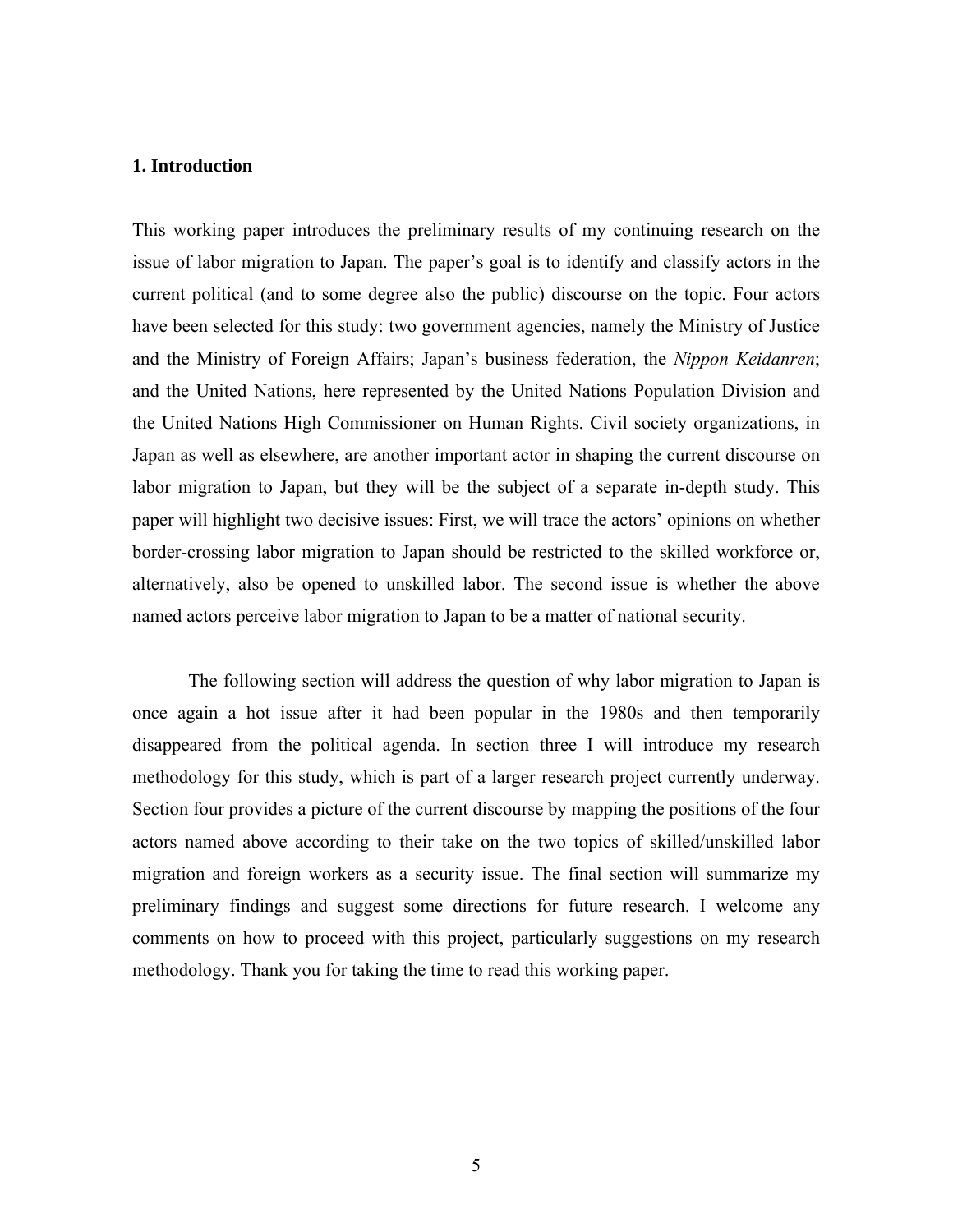#### **2. Background on the Issue**

In my interviews, both with officials involved in forming new policies regarding labor migration and with non-state actors involved in shaping the life realities of foreign workers in Japan, I would sooner or later ask the question: why do you think labor migration is such a hot topic again? The answers I usually get include Japan's demographic change; the growing economic need for cheap labor; the latest benchmark number of 200,000 visa overstayers having been topped; and Japan's ongoing internationalization — which certainly show a glimpse of what might be ahead. I have not gathered empirical data on how many actors of which group (political, economic or social) tend to name which reason(s), and I am not sure such a study would be very revealing. The reasons given by the various actors involved seem interwoven with each other to a large degree; in any case, the discourse on the topic of labor migration tends to cross the traditional boundaries between political and economical elites on the one side vs. non-state actors and international organizations on the other.

Based on the abovementioned reasons and current media coverage on the topic, I argue that there are currently two main issues within the discourse on labor migration to Japan: First, due to Japan's aging society, which is leading to a shrinking workforce, it is clear that the requirements of the nation's job market will not be met in the near future. Certain sectors, such as the service sector, in particular caretaking services for the elderly and infirm, will soon need more workers than Japan's job market will be able to provide. More in-depth empirical research must be conducted on this topic, but I think it is fair to assume that if no significant changes in other demographic factors (such as raising the retirement age) are implemented in the near future, there will be (and already is) an economic need for labor migration to Japan. Secondly, a growing internationalization of Japan's society (*kokusaika*) is underway. The numbers of foreigners residing in Japan – documented or undocumented – are rising, although slowly. Public perception of this development is split between a longing for Japan to become a real global player and part of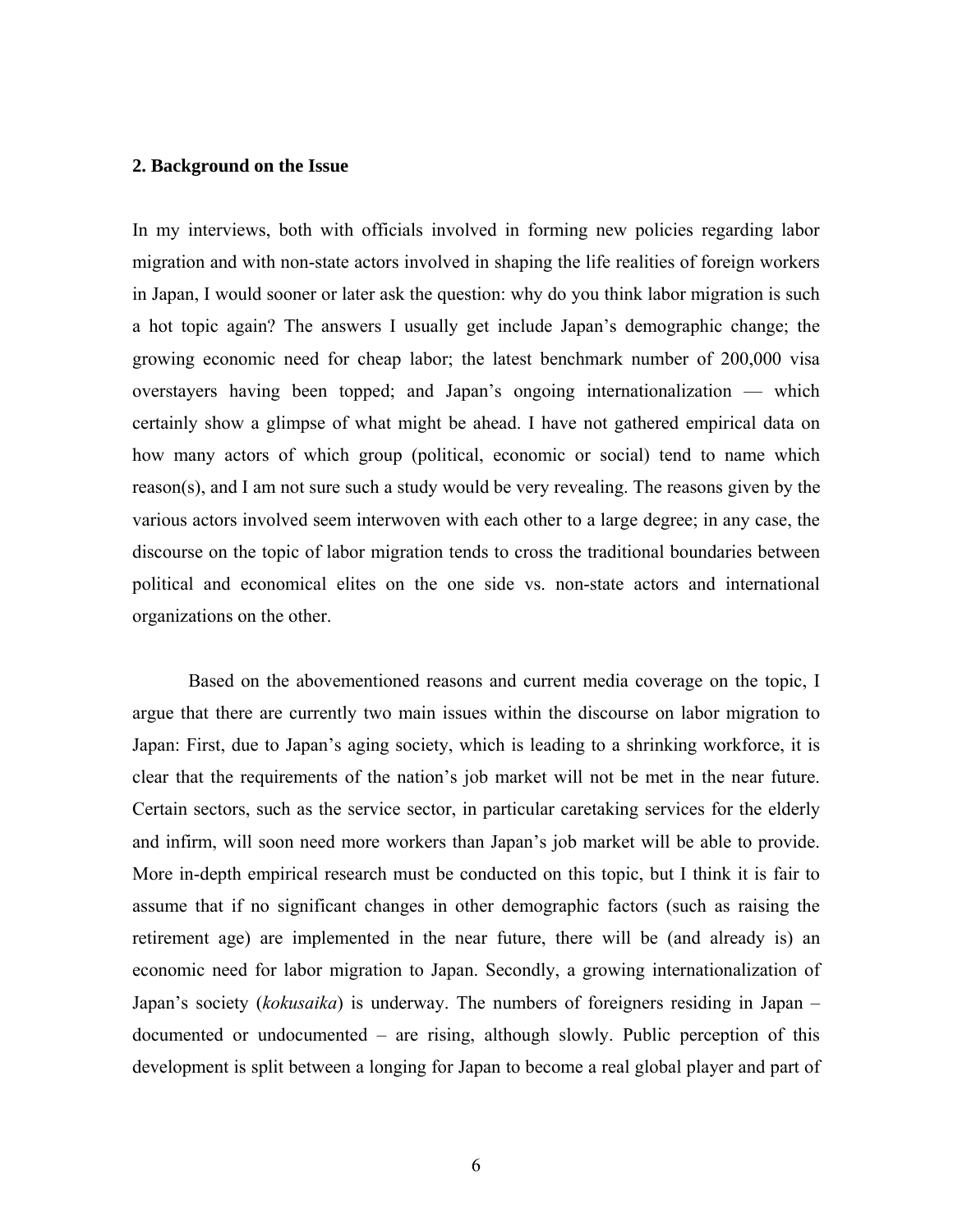the international community on the one hand, and a persistent xenophobia on the other, encouraged by recent world events. One cannot avoid being confronted with the catchphrase "foreigner crime" (*gaikokujin hanzai*) when doing research on labor migration to Japan. In a post-9/11 world it seems especially easy for the political elite to implement measures that restrict the life and work of foreigners, be they mere tourists or long-term residents. With a public under the impression of rising numbers in "foreigner crimes" – although, as sociologist Ryoko Yamamoto has shown, this supposed increase results merely from a change in interpretation of the relevant statistics (2004: 27–57) – a political climate is shaped which enables the implementation of, for example, the latest amendment to the *Nyūkanhō* [Immigration Control and Refugee Recognition Act].<sup>1</sup> Among other things, this latest amendment will require foreigners to be fingerprinted upon entering Japan.

Both factors: the growing need for labor migrants due to Japan's demographic development, and a growing fear of foreigners being criminals – a fear recently fed by several child murders by foreigners – lead to a peculiar atmosphere in which to be debating the revision of immigration guidelines to Japan. Iguchi Yasushi, scholar and former bureaucrat in the Ministry of Health, Labor, and Welfare, juxtaposes the current discourse on labor migration to Japan with that of the 1980s; he concludes that the current discourse has more of a sense of *kikikan*, a feeling of crisis (Iguchi 2001: 44). Such a discourse, within what is a real or perceived crisis might potentially expose to the public some insight into the political actors' 'real' intentions. In an atmosphere of crisis, policies that would be hard to implement otherwise might be accepted if they are couched in terms of national security (or public safety). In section four of this paper I will offer a glimpse of the current political discourse on labor migration, which is clearly influenced by this "crisis" atmosphere. I will try to characterize two main issues of this discourse. First, how many foreign workers will be needed, i.e. will unskilled workers be needed, too, or will labor migration of the highly skilled suffice to compensate for Japan's shrinking workforce?

1

<sup>1</sup> The law's full name reads *Shutsunyūkoku kanri oyobi nanmin ninteihō*. It can be accessed on the Ministry of Justice's website at: http://www.moj.go.jp/NYUKAN/NYUKANHO/ho01.html .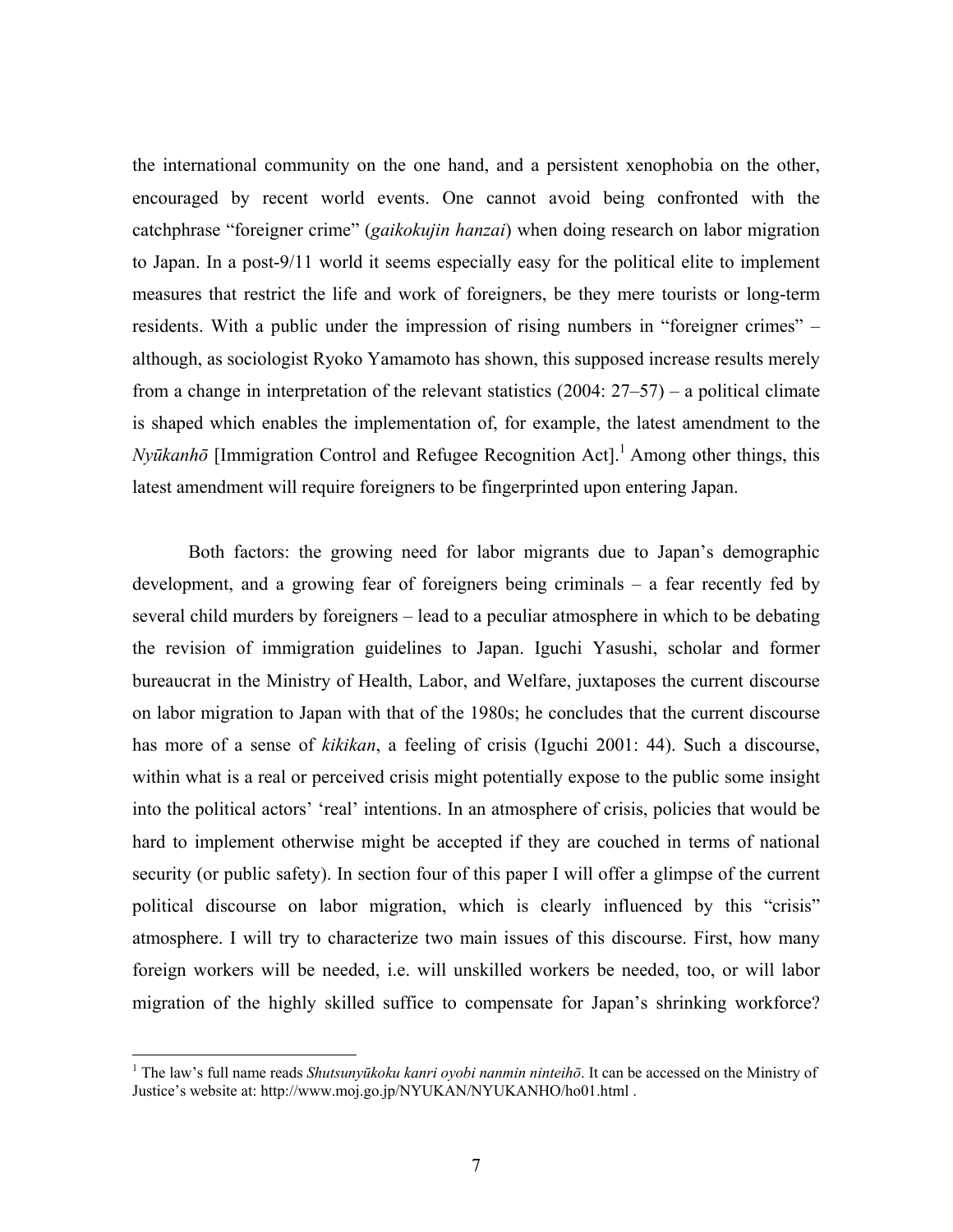Secondly, is labor migration to Japan a threat to Japan's national security? (Or can labor migration, on the contrary, strengthen the ongoing process of *kokusaika*, thus paving the way for a more open and multicultural society in Japan?)

#### **3. Research Methodology**

Since this working paper is but a first step towards a larger research project, I will first explain what kind of research has been conducted up to this point, and what might deserve further study. It is in this area that I am hoping for your comments.

So far, I have collected data through the qualitative content analysis of various documents and through semi-structured interviews. I have conducted interviews with politicians and bureaucrats in the field, as well as with academics and civil society actors. Some of them have proven very valuable for gaining insight into how the various actors interact to shape new immigration guidelines, i.e. into the structures of political interdependence among the actors questioned. My qualitative content analysis has been focused on documents issued by government agencies, business federations, international organizations, and civil society organizations (CSO). My preliminary research results on the CSO sector are not included in this working paper. To be introduced in a separate study is how CSO engagement in the field of labor migration might be able to impact not only the content of the discourse surrounding the issue, but also reshape the structure of political interdependence between state- and non-state-actors. My content analysis also included research on which information is being made available by government agencies (and again by CSOs), and in which language(s) they are accessible, with language being a crucial aspect when dealing with an international audience. So far I have allowed my research categories to emerge out of the data I was analyzing.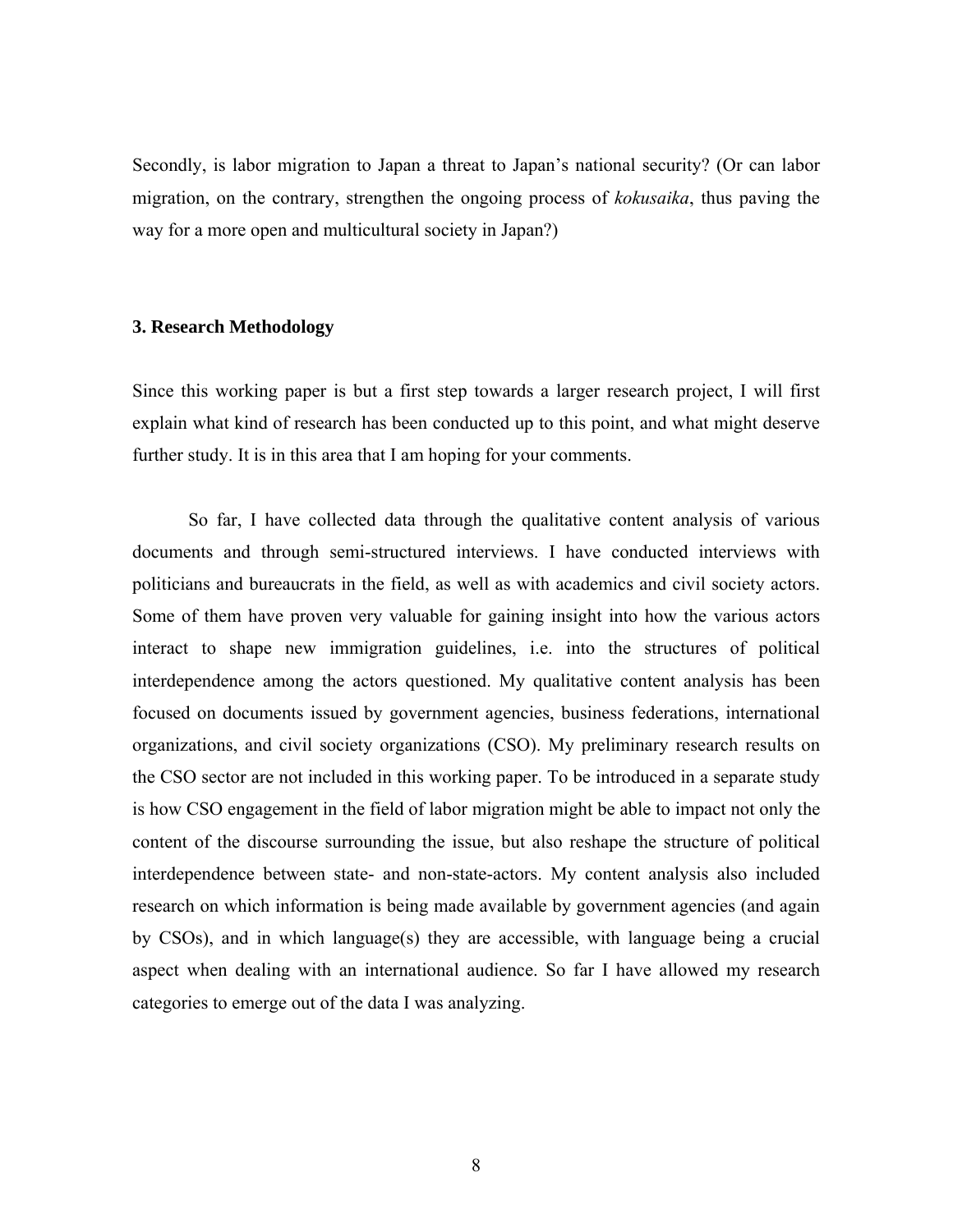I intend to continue following this two-line research approach of qualitative content analysis and semi-structured interviews. However, further data collection is necessary to grasp not only a more complete picture of the ongoing debate on labor migration to Japan, but also to set this picture in a larger research frame. In order to do so, I intend to expand my research methods to include quantitative data analysis of demographic changes, particularly of statistical trends in the labor market (sector by sector), and of media coverage on these issues. Furthermore, quantitative analysis of data such as meeting records of the legal advisory committees (*hōmu-iinkai*) in the Upper and Lower House, as well as qualitative analysis of publications by political parties, will surely reveal which labor migration issues are perceived to be the most pressing ones. Finally, to some degree  $-$  a degree which may not satisfy a trained anthropologist – I intend to use methods of participant observation in order to gain some experience of what it is like to live and work in Japan as a foreigner. I plan to do this by observing hands-on activism and/or political lobbying conducted by CSOs engaged in improving these very circumstances.

My larger research project aims at understanding (potential) labor migration to Japan on multiple levels, politically and structurally. Using migration systems theory, I will focus on both macro and micro stuctures. Analyzing macro structures generally deals with migration from a global perspective, i.e. against the background of the world economy, international relations and legal frameworks. The micro-structure level focuses on social networks among migrants. I aim to combine these two structural approaches by defining and studying selected analytical criteria, which allows me to focus on how demographic change in industrialized nations can affect labor migration . Similarly, a multi-level political approach includes political decision-making processes not only on an international or national level, but also on the local and non-governmental levels. Of special interest to this study are the changes to the structure of interdependence among Japanese political actors that willoccur in the wake of labor migration to Japan .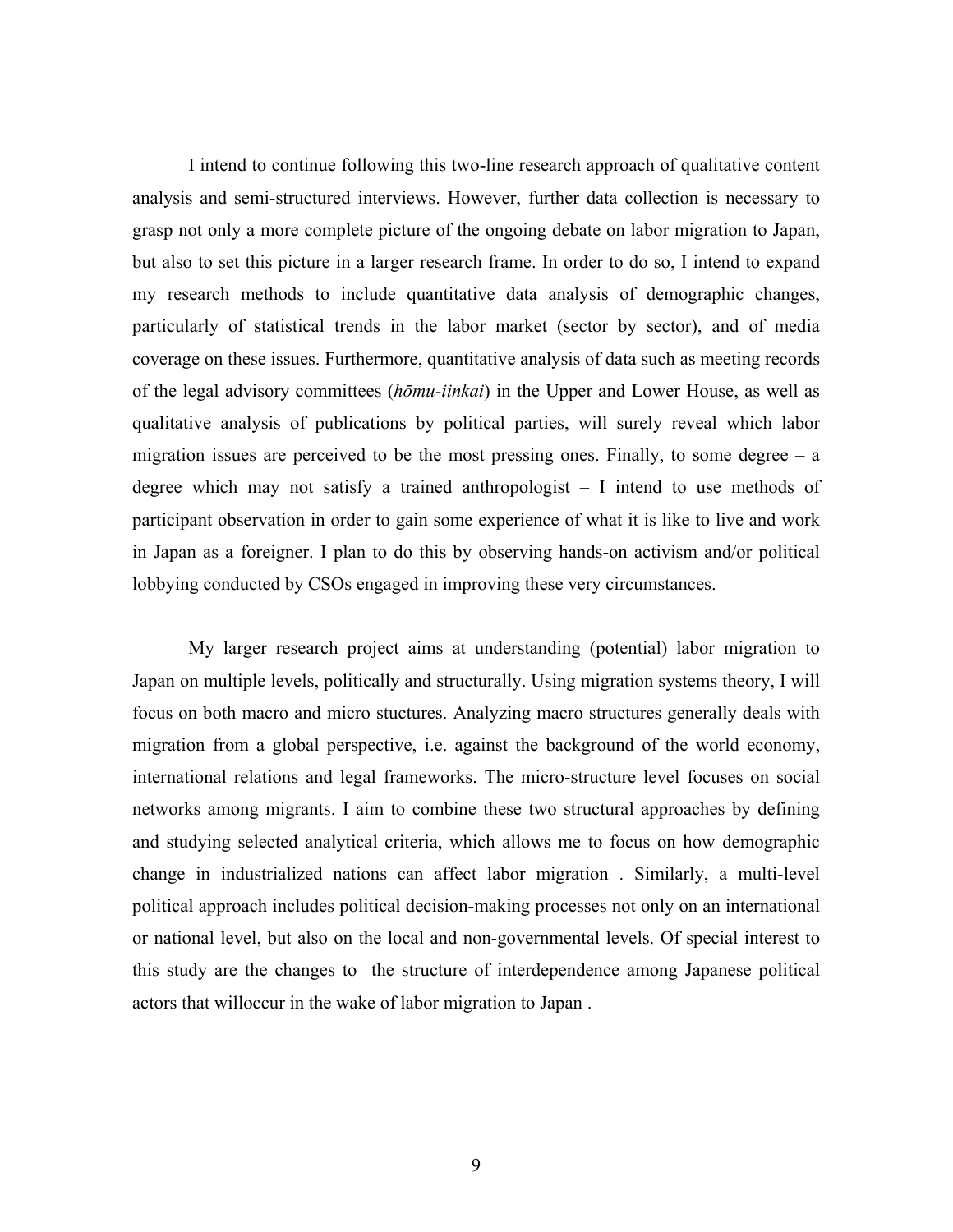The dimension of transnationalism, which often becomes the center of focus when studying the politics and structures of current migration movements, may very well also be of particular importance to my research project. Migration theory has already coined the term *transmigrant*, referring to "people whose existence is shaped through participation in transnational communities based on migration" (Castells and Miller 2003: 30). While *transmigrants* are by no means the majority of migrants at this point, or even a large minority, their numbers are increasing – a fact that hints at future migration patterns. Transnationalism in political science is currently debated predominantly in such as social movement literature. Looking at CSO activism in a transnational context, I believe, seems to pave the way for showing the true power of CSOs within the domestic structures of political interdependence. My research on this point will draw from Keck and Sikkink's (1998) "Boomerang Pattern" concept, which argues that transnational alliance building provides increasingly influential ways of activism to CSOs in states with restricted political opportunity structures.

There are two research questions at the center of my larger research project. One question deals explicitly with the phenomenon of potential labor migration to Japan. According to the push-pull-model of migration (i.e. migration occurs when there are strong "pushing" and "pulling" incentives, such as labor market vacancies, level of wages etc. for potential migrants in two or more countries), a natural labor migration flow to Japan, especially from countries in Southeast Asia, should occur. However, it does not. So the riddle is: Which interest groups in Japan (in politics, economy, and society) block this migration from happening? Or stated differently, what kind of model of labor migration to Japan (if any) might find a political consensus, be backed by society and at the same time make sense economically? My second question is directed towards developments within Japanese politics. Border-crossing migration is a transnational topic per se. With their increasing transnational activity, CSOs could gain more influence on the political decisionmaking process even in so-called strong states; CSO engaged in migration issues are bound to be at the forefront of these very structural and political changes. Have there been changes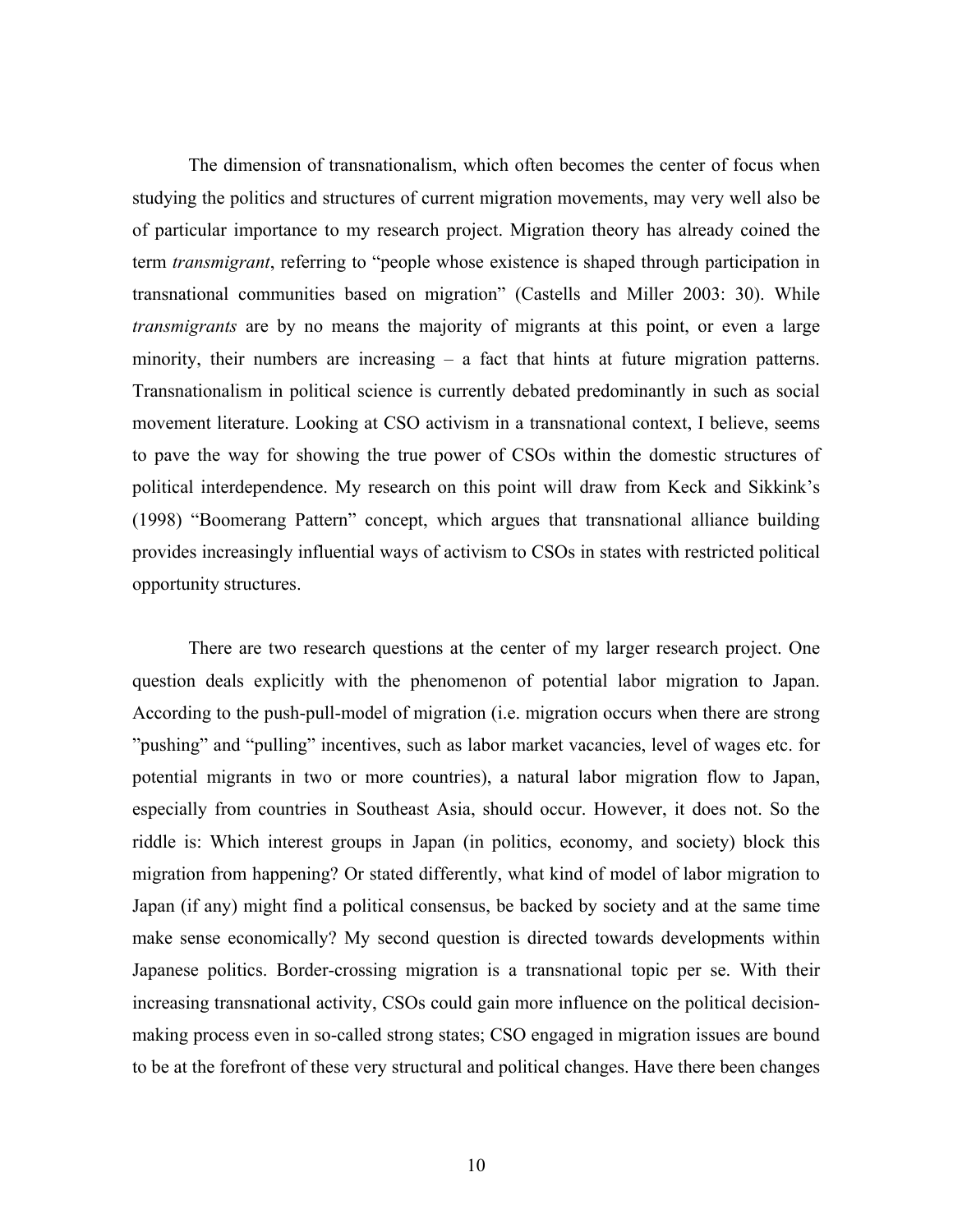in how CSOs position themselves within the interdependent structures of Japanese politics? Where do these changes lead? With this research project I aim to contribute some insights into structures of migration to Japan, and into the changing patterns of multi-level politics in that country. The working paper at hand, however, is but a very first step towards understanding the political and economic elite's current approach towards labor migration, mapped against voices in the international community.

#### **4. Mapping the Discourse**

Qualitative content analysis of the current political discourse on labor migration to Japan has led me to identify the following four actors/actor groups, as central agents in this discourse: The Ministry of Justice is the entity that oversees Japan's Immigration Bureau (*Nyūkoku Kanrikyoku*), and in this role also sees itself as the controlling authority regarding measures and laws regulating immigration to Japan. In contrast, the Ministry of Foreign Affairs aims to bypass the lengthy process of legal revisions by shaping new immigration policies via bilateral agreements with selected states. On another front, Japan's business federation, *Nippon Keidanren*, cites economic need in their aggressive demands for a new framework for labor migration to Japan. Finally, the United Nations, here represented by the United Nations Population Division and the United Nations High Commissioner on Human Rights, draws the attention of government agencies to the hypothetical (but probably inevitable?) numbers of immigrants, and to universal issues such as human rights, which in the context of labor migration might be violated through human trafficking, xenophobia and related offenses.

The current political discourse on labor migration to Japan, shaped by the abovenamed actors, has been the focus of my academic interest over the past months. I argue that two issues have been at the center of this discourse: First, the question of whether labor migration to Japan should be opened to the non-skilled workforce or strictly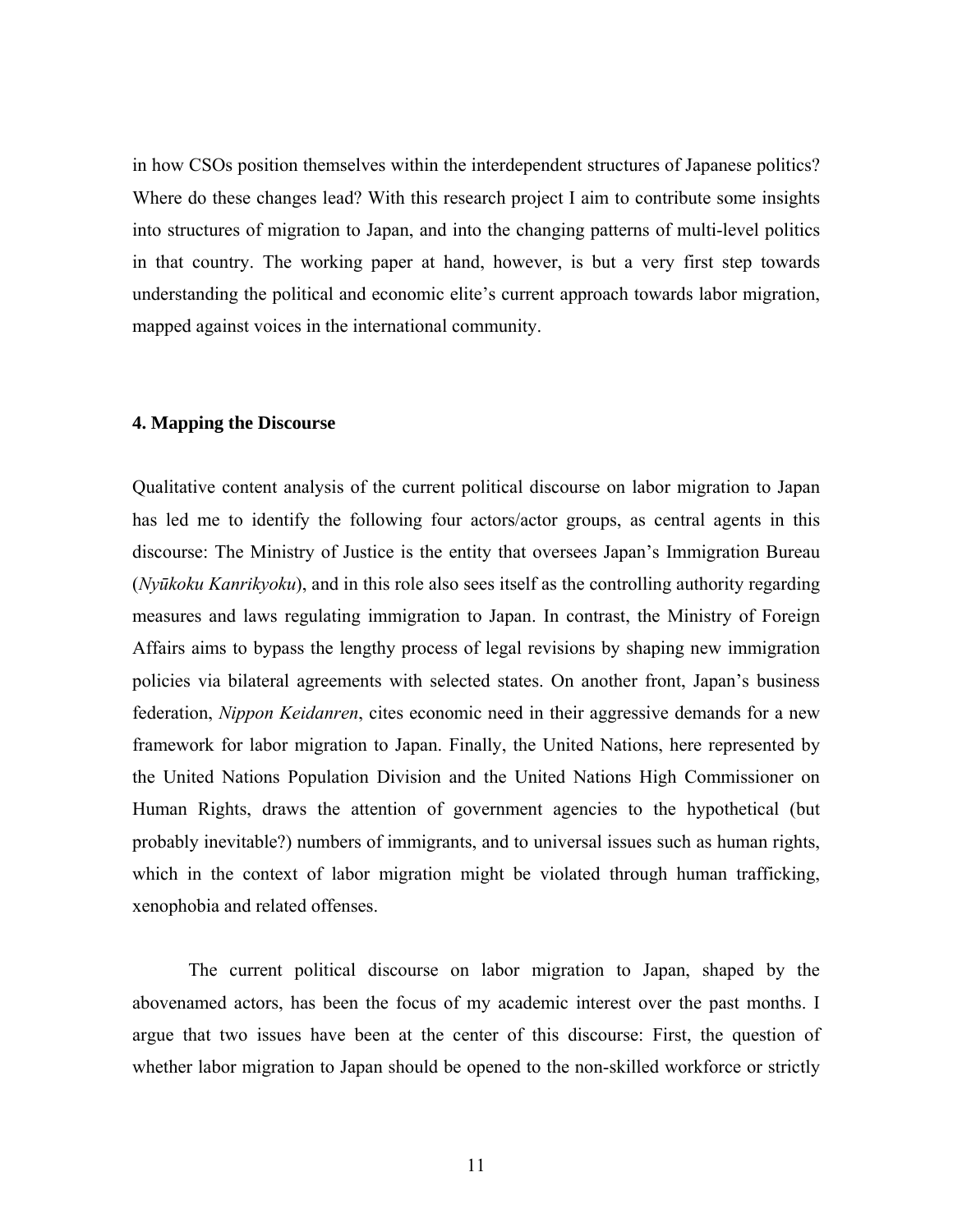regulated to highly/medium skilled persons. Economic interests are bound to clash with what is politically perceived to be the Japanese population's opinion about this issue, in particular regarding the number of foreign workers to be accepted into Japanese society. The second issue analyzed here is whether the four actors perceive labor migration to Japan as a matter of public (and national) security. Again, political actors shape this issue as a matter of the "public will" and the "public good". Figure 1 shows the positions of each actor involved in the current political discourse on labor migration to Japan, mapped according to their take on these two issues. The diagram presents this idea in four quadrants, which are divided on the vertical axis by "immigration as a security issue for/not a security issue for Japan" and on the horizontal axis by "exclusively skilled labor migration vs. labor migration including unskilled labor." Explanations and interpretations of the actors' positions in these four quadrants follow.





*No security issue f. Japan* 

Figure 1: Labor migration to Japan: mapping the discourse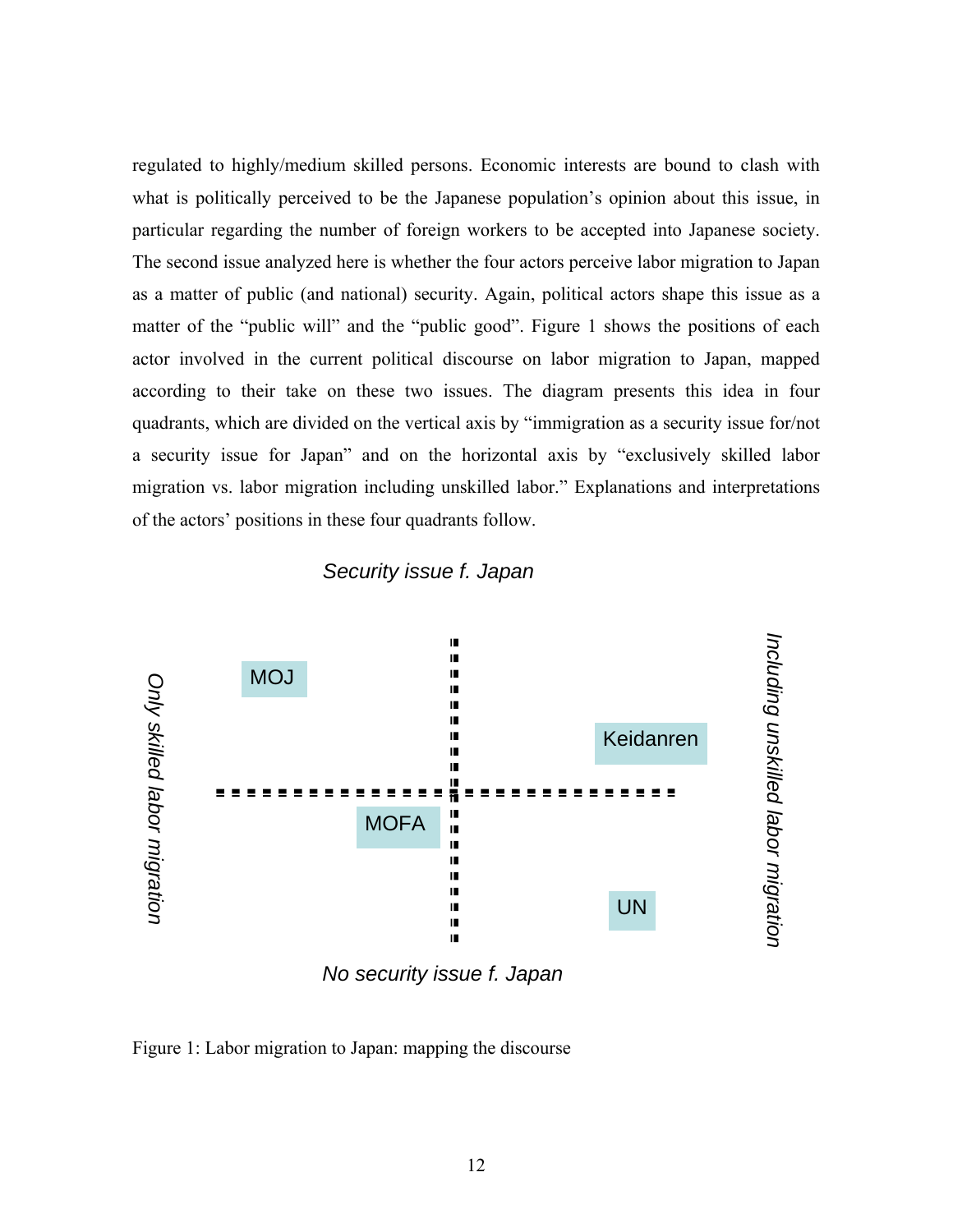The Ministry of Justice (MOJ) is situated in the quadrant marked "only skilled labor migration" and "security issue for Japan." This positioning reflects the Ministry's position as advocate of a highly restricted legal framework for labor migration to Japan. In December 2005, only days after the Ministry for Health, Labor and Welfare had issued the latest numbers on the demographic development of Japan's population, Justice Minister Sugiura Seiken called for an in-house commission to debate whether or not labor migration to Japan was a way to deal with the nation's shrinking workforce; if labor migration was beneficial to Japan, what form should it take? The chairman of this commission is Senior Vice-Minister of Justice, LDP politician Kōno Tarō. Drawing from a personal interview with Vice-Minister Kōno (2006/02/20, Interview), I shall highlight three aspects MOJ felt it should address with regard to future labor migration to Japan. First, MOJ rejected reforming its most contentious immigration guideline, which excludes all unskilled workers. According to MOJ, vacancies on the Japanese job market which evolve as the result of the nation's demographic change should be filled by more effectively introducing female workers and youths, especially the ones who have become known under the acronym NEET (not in employment, education or training), into the workforce. Secondly, MOJ toyed with the idea of revising the relatively generous immigration guidelines for *Nikkeijin*, i.e. persons of Japanese descent, meaning the children and grandchildren of former emigrants from Japan. Currently *Nikkeijin* can hold Japanese long-term residency (*teijūsha*) visas, and are thus entitled to an unlimited work permit. This means that Nikkeijin can work in Japan even without any special qualifications, making the *teijūsha* visa a de facto loophole for unskilled labor migration to Japan. Thirdly, MOJ announced that it will push for stricter implementation of punishment for visa overstayers and their employers. Of special concern are exchange students (*ryūgakusei* and *shūgakusei*) from China, who – according to MOJ – overstay their student visas in large numbers and find work as undocumented labor.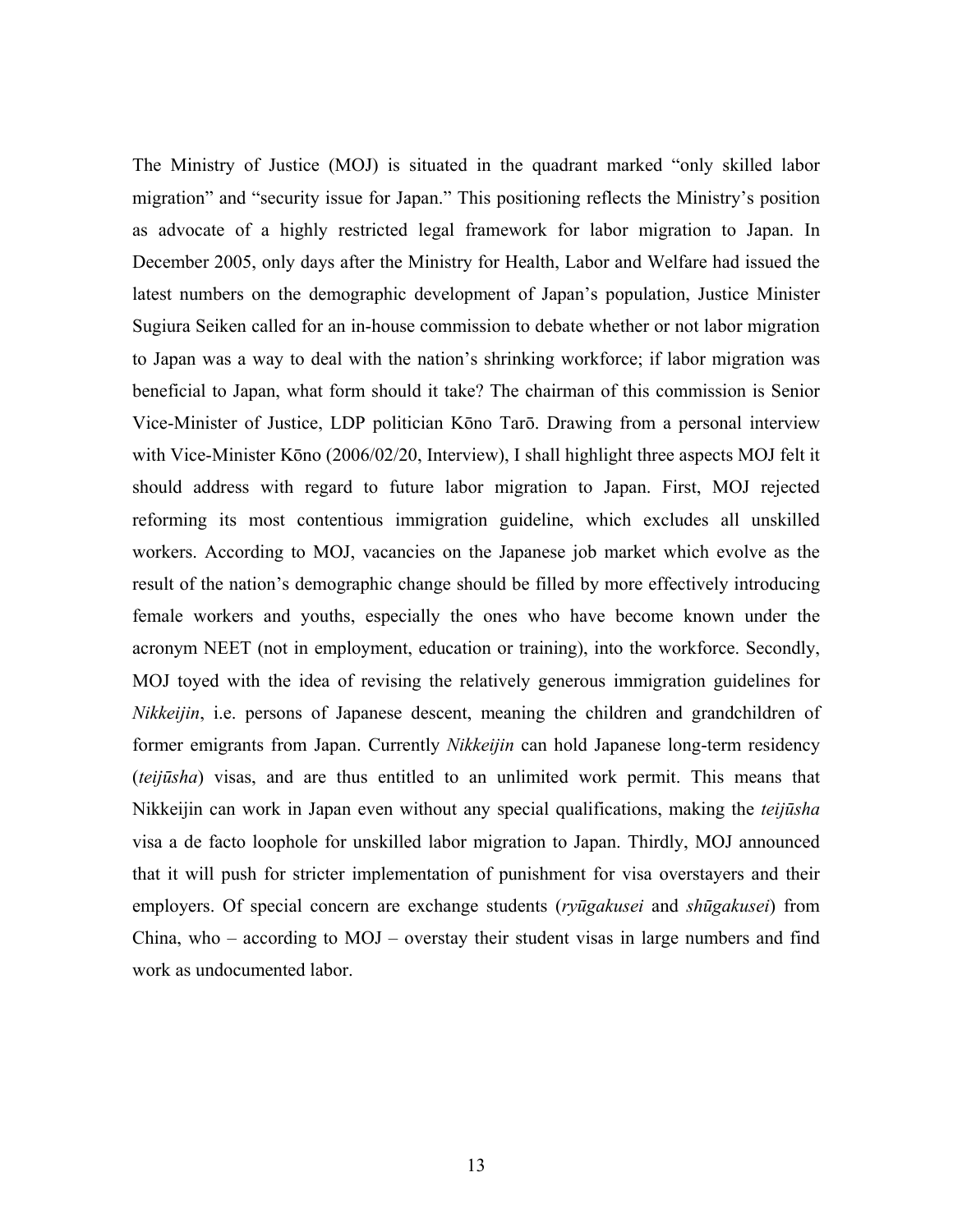Already in place at the time of this announcement was a campaign MOJ launched in 2004, the *fuhō shūrō gaikokujin taisaku kyanpēn* (Campaign against illegal work by foreigners). Under this campaign MOJ has provided the general public and employers with information on what a valid alien registration card – mandatory to registered foreigners in Japan – looks like and where on the card to find its holder's visa status and his/her work permit status, respectively. Pamphlets and posters (Figure 2 provides an example) ready for download from MOJ's website invite the public to pass on this information which, according to MOJ, can help prevent employment of undocumented foreigners (MOJ 2004a, Internet). Another feature MOJ's website offers (only in Japanese, not in English) is an online form that invites the public to fill in information about persons they believe may be undocumented foreigners like an "illegal foreign worker" (*fuhō shūrō gaikokujin*) (MOJ 2004b, Internet). The form can be accessed under the URL provided in the reference section as MOJ 2004c, Internet. Information on potential "illegal foreign worker[s]", which can include the perceived nationality of the person in question, their workplace, working hours etc., can be submitted anonymously. Human rights associations and international organizations such as the United Nations High Commissioner of Human Rights have harshly criticized the website as discriminatory against foreigners per se.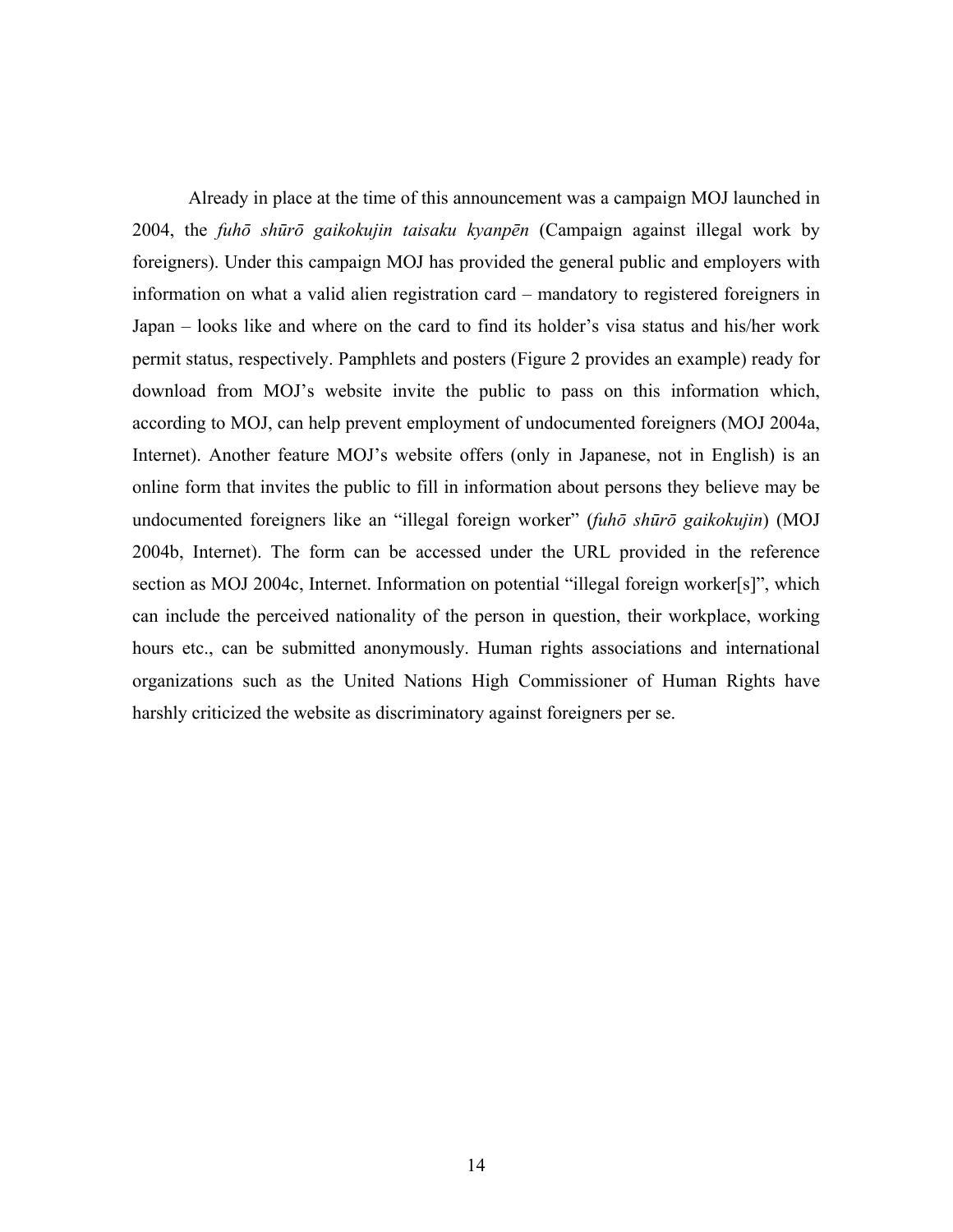

Figure 2: Campaign against illegal employment of foreigners: sample pamphlet Source: Ministry of Justice (MOJ 2004a, Internet)

The Ministry of Foreign Affairs (MOFA), as opposed to MOJ, does acknowledge a need for labor migration in order to compensate for the shrinking national workforce that is resulting from ongoing demographic changes in Japan. MOFA actively creates opportunities for persons of certain professional qualifications and of certain citizenship to come to Japan and work in the country for some limited time. Via the so-called Economic Partnership Agreements (EPA), MOFA has managed to encourage labor migration to Japan, including the medium and/or lower skilled workforce, without going through the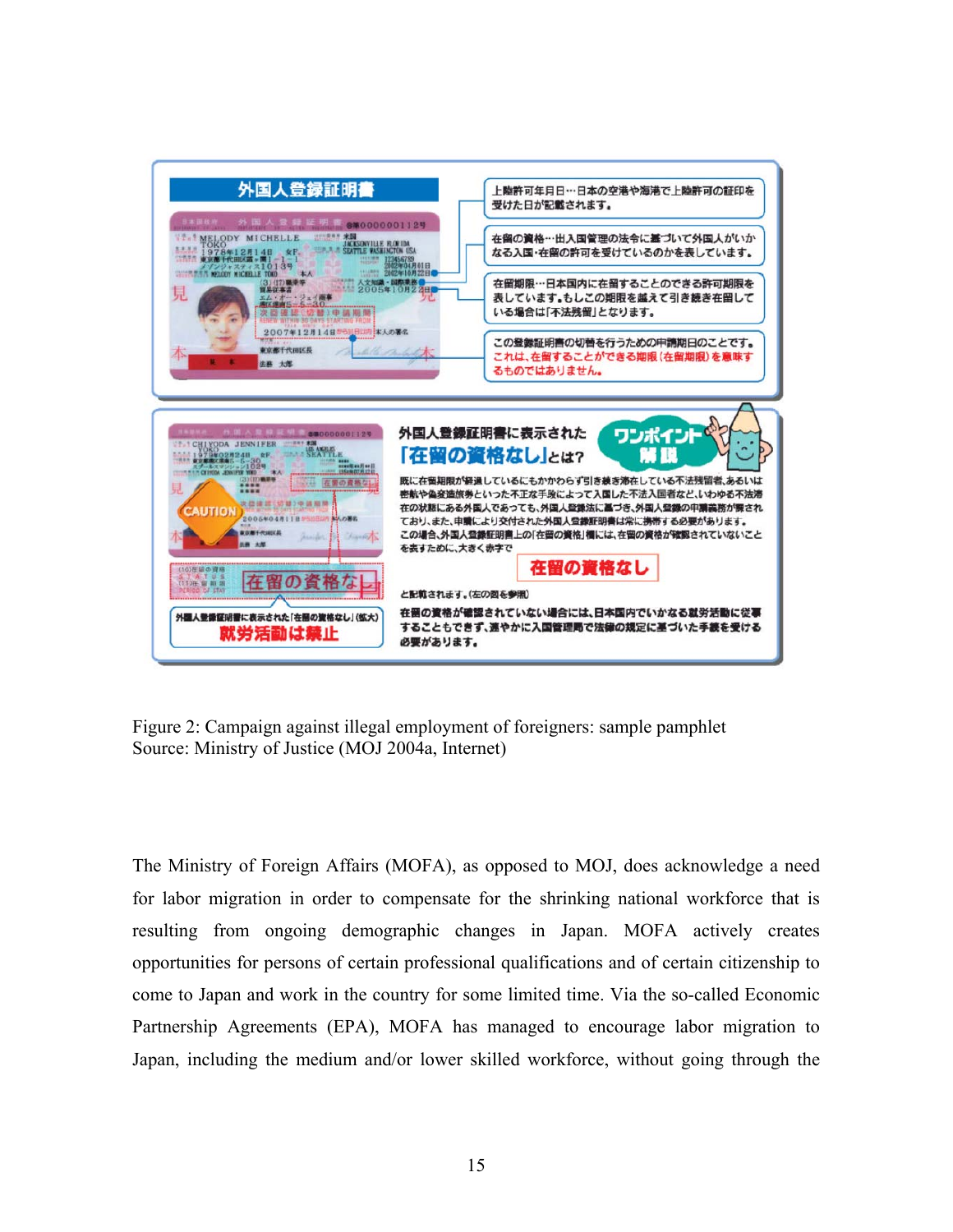lengthy process of instituting legal reforms. Negotiations on an EPA with the Philippines began in November 2004; it will shortly be signed by representatives of the two countries. Negotiations on an EPA with Thailand began in September 2005; others are in negotiation or have been signed already. The EPAs with the Philippines and Thailand are most important for my argument since they will include chapters specifically on the movement of persons, i.e. on labor migration to Japan. In particular I will highlight chapter 5, the chapter on "movement of natural persons" in the Japan-Philippines EPA (MOFA 2004a, Internet). In its provisional form, excerpted here, it reads as follows:

The Japanese side will allow entry of Filipino candidates for qualified nurses and certified careworkers […] and will allow them to work, after completing training of Japanese language and others, as preparation for obtaining national licenses […].

The Japan-Philippine-EPA focuses on allowing qualified nurses and careworkers from the Philippines to find employment in Japan: the agreement thereby addresses a business sector which in the near future will be affected most by demographic changes in Japan. Not only will there most likely be a significant number of vacancies in these professions, but there will also be rising numbers of patients to be taken care of. In other words, the expanding requirements of this job market will have to be met outside the shrinking pool of Japanese workers. In its draft form, the EPA distinguishes between qualified nurses and certified careworkers, with the latter being graduates from four-year universities; the former, graduates from nurses' colleges or persons with appropriate qualifications and workexperience as nurses. Under the EPA regulations, certified caregivers will be given a workpermit in Japan for up to four years, qualified nurses for up to three years. Applicants in either group will, however, have to pass a Japanese language test before being granted a work-permit. The rather lengthy process of examinations – in terms of language as well as professional qualifications – is shown in Figure 3.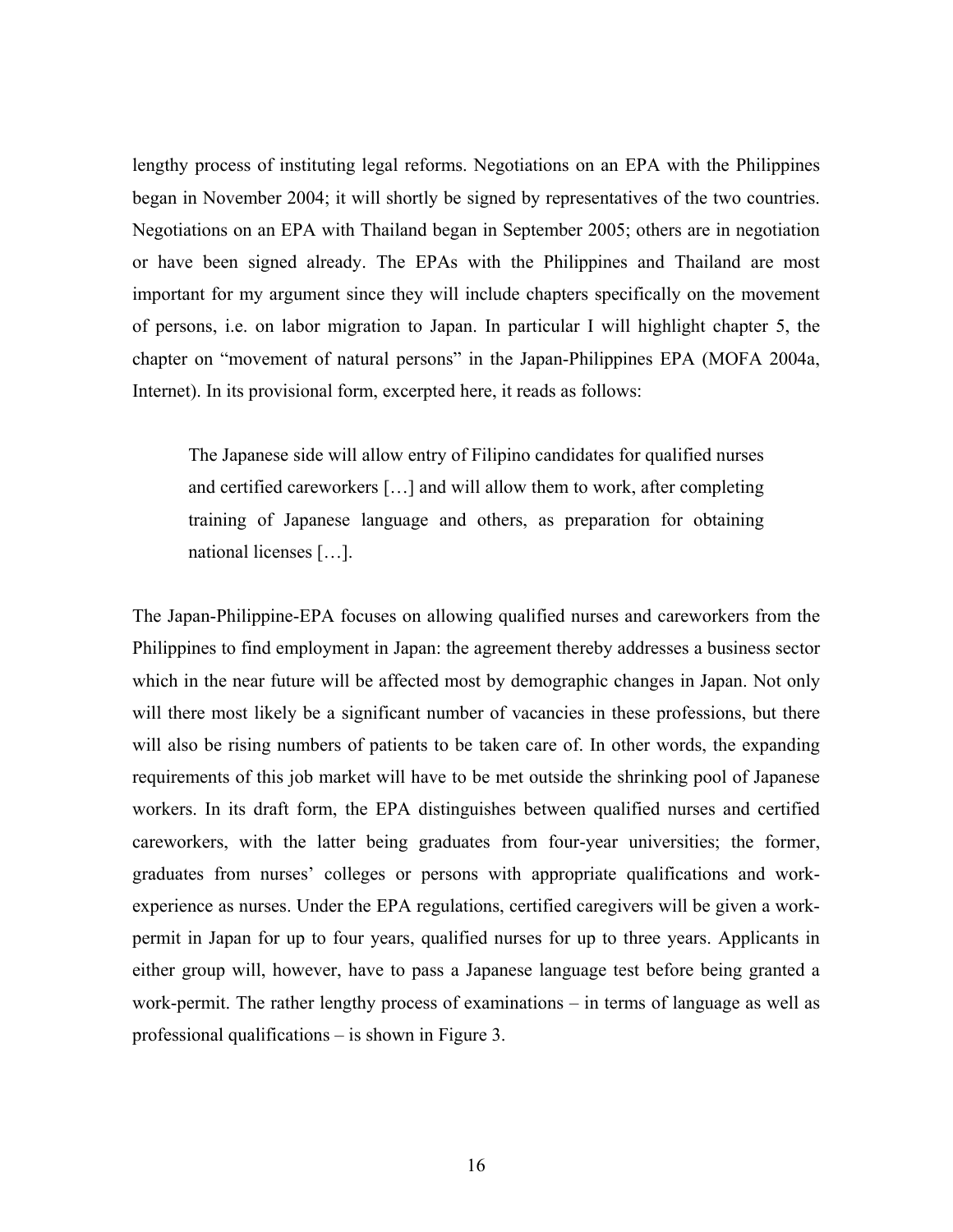#### Basic Framework of the hosting scheme of Filipino Nurses and Certified Careworkers



Figure 3: The Japan-Philippines EPA: A system for accepting workers into Japan Source: Ministry of Foreign Affairs (MOFA 2004b, Internet)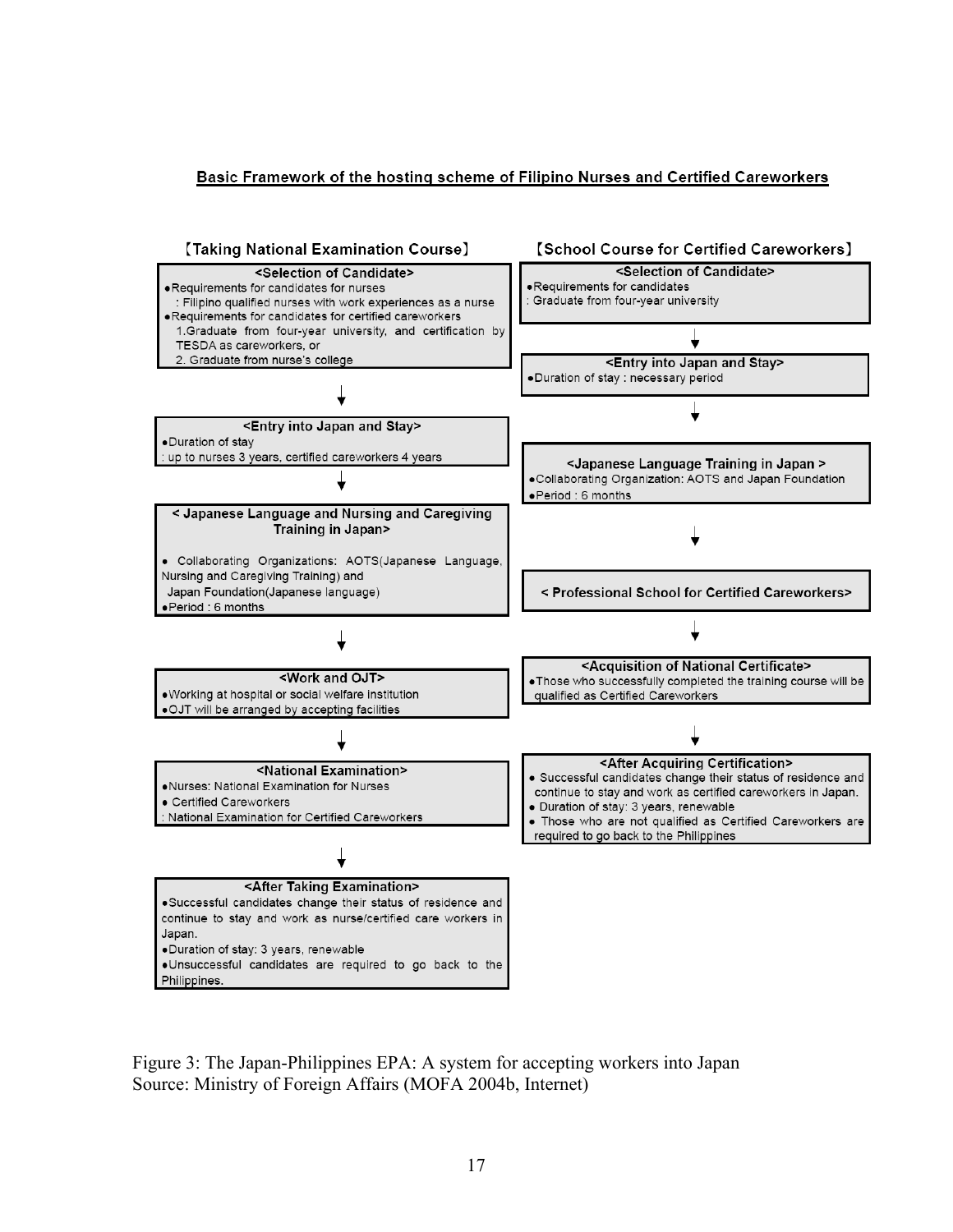Overall, the qualifications, in particular of the level of Japanese language ability (and bearing in mind the time it will take applicants to meet the requested qualifications), may be asking too much, considering that the work-permits are granted for periods of only three or four years. Nevertheless, the MOFA's EPA initiative definitely opens doors to medium/lower skilled workers to Japan – however narrowly.

Yet another strategy MOFA is pursuing in its effort to encourage labor migration to Japan is hosting academic and public conferences on the issue. It has already co-organized several events with the International Organization for Migration (IOM), a Geneva-based civil society organization. One of the latest events co-hosted by MOFA took place in March 2006 at the United Nations University in Tokyo. This full-day conference was entitled *Gaikokujin mondai ni dō taisho subeki ka?* [How should Japan respond to the issue of foreigners? (organizer's official translation)]. The conference's goal was to hear about the German and French experiences of labor migration to their respective countries and on the integration of migrants into their societies. At the conference, Senior Vice-Minister of Foreign Affairs Shiozaki Yasushisa introduced two aspects of MOFA's current position in this discourse. First, given Japan's demographic changes, MOFA asks for new legal reforms that will create opportunities for medium and/or low skilled as well as unskilled labor migrants to find employment in Japan. Secondly, methods to integrate foreigners into Japanese society urgently need to be developed and realized.

The current discourse on the future of labor migration to Japan is shaped not only by Japan's political elites, but also by members of the business world, such as *Nippon Keidanren* [Japan Business Federation]. For several years now, *Keidanren*, under its chairman Okuda Hiroshi, has been arguing for the internationalization of Japanese business and society. In 2003 it published a paper titled *Japan 2025: Envisioning a Vibrant, Attractive Nation in the Twenty-First Century* (*Nippon Keidanren* 2003b, Internet). This paper draws a picture of *Keidanren*'s visions on how Japan's economic policies, societal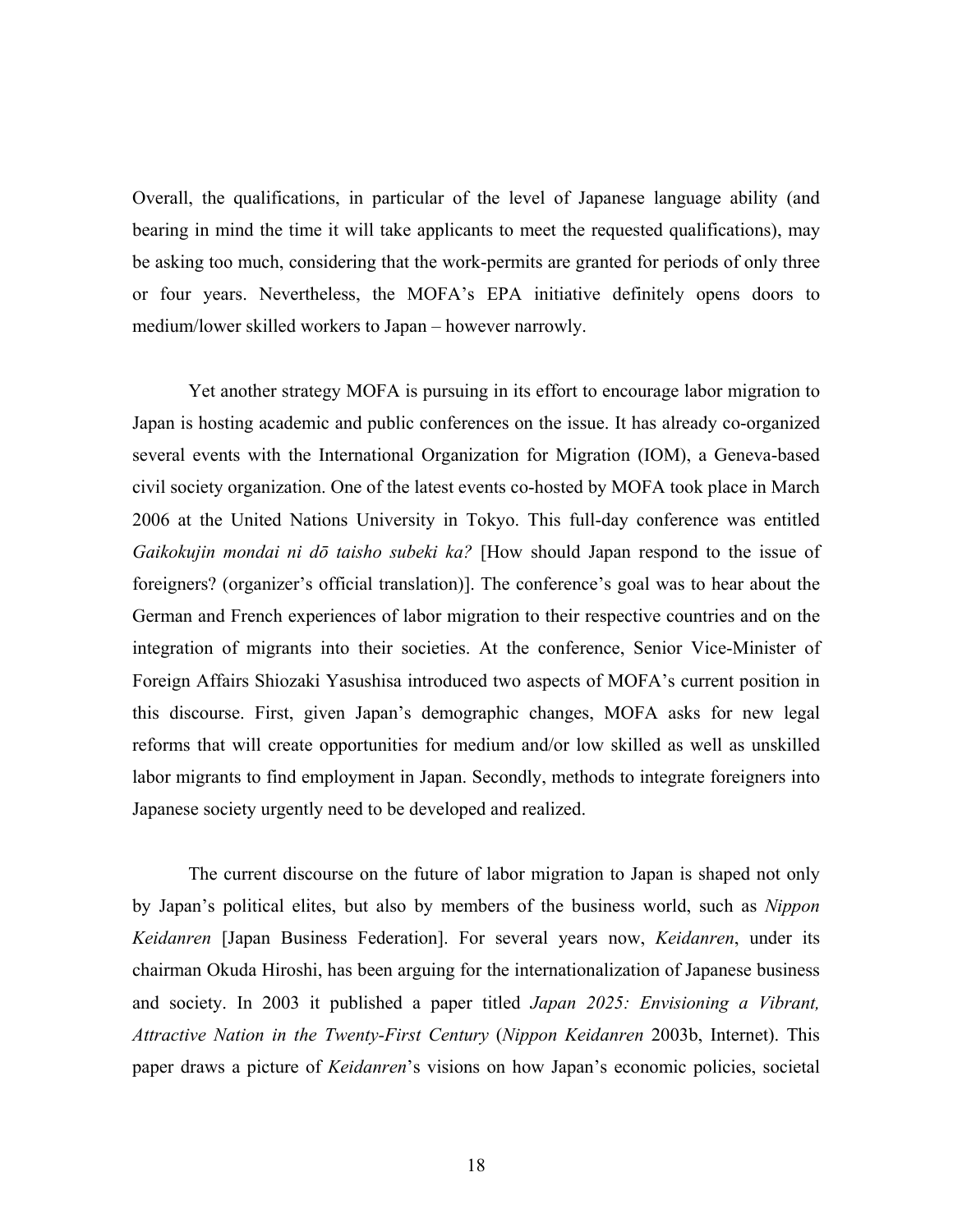structures, and international relations could evolve in order to make Japan a powerful contestant in international competition. Of interest to this paper is *Keidanren*'s vision for Japanese society, which is to be full of "vibrant diversity".

It is not only Japanese citizens who will help bring these choices [i.e. new forms of government, enhanced autonomy, and personal affluence] to our society. Non-Japanese who come to live in this country will bring diverse viewpoints and talents. Japan must create an environment where foreigners can actively participate in economic and social activities. On an individual level this will require greater tolerance toward diversity; on the administrative level, the government must open Japan's doors to people from around the globe so that they can display their ability in this country.

What at first glance reads like enthusiastic support for an open-door labor migration policy is modified in an amendment paper to *Keidanren*'s initial report. In that paper (2003a, Internet), *Keidanren* argues explicitly for four measures that need to be taken in order to help Japan regain "socioeconomic vitality" through internationalization. First, they advocate creating an attractive living and working environment for the international community in Japan. According to *Keidanren* this includes universities and companies providing a more open atmosphere and making their personnel structures more transparent. Equally important is the availability of international schools and medical services in foreign languages. Secondly, the farming and service sectors, the sectors which in the near future will be in need of foreign workers the most, need to be prepared for accepting and integrating this new workforce. Thirdly, a reform of the currently existing visa categories seems necessary, so as to enable more foreign workers to come to Japan and find employment there, in particular those with few or no skills. Also, they advise negotiating further EPAs. *Keidanren*'s fourth and final suggestion for how to achieve a "vibrant, attractive nation in the  $21<sup>st</sup>$  century" is to create a so-called "Office for Non-Japanese" Worker Acceptance", i.e. an administrative body in charge of all matters regarding the life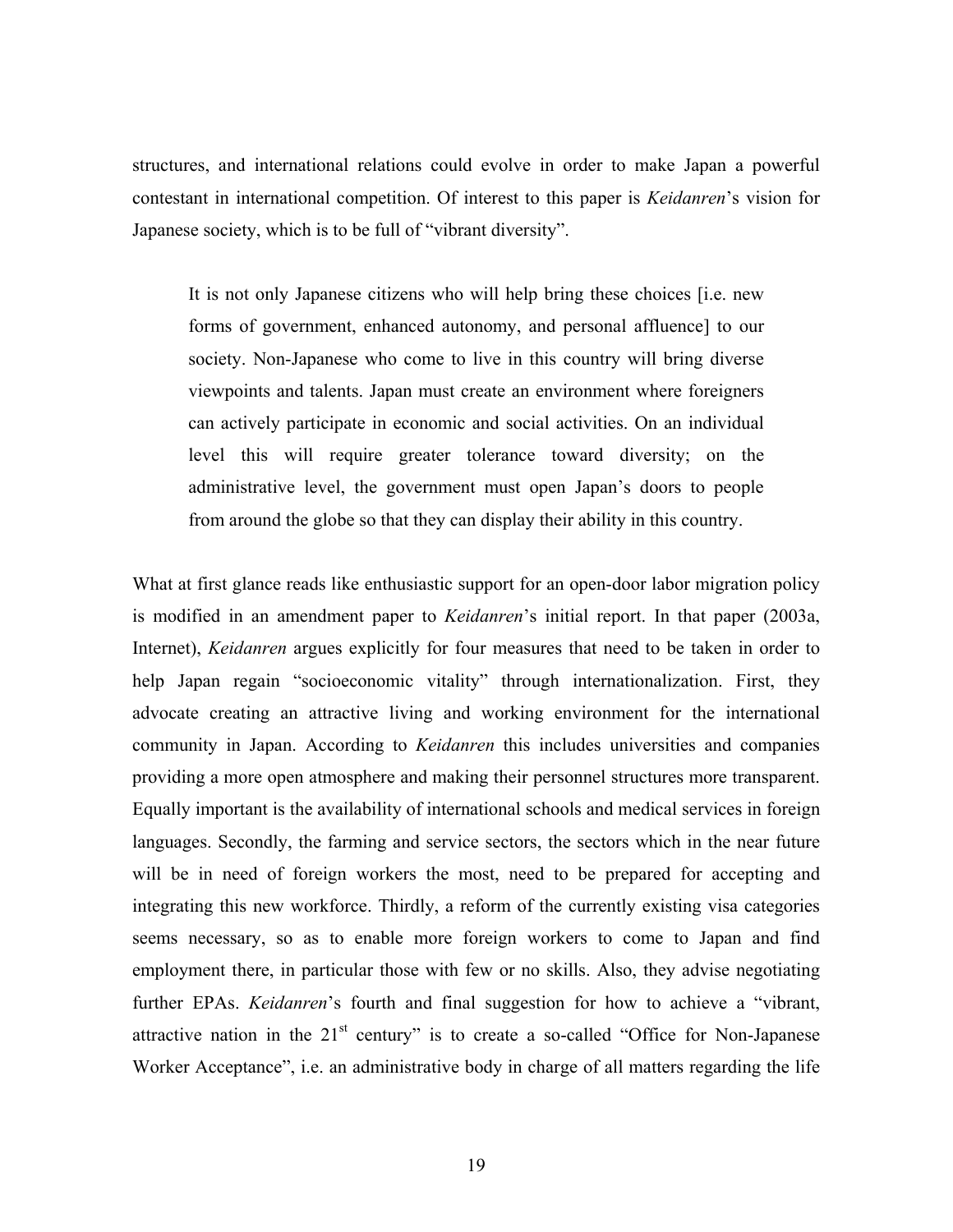and work of foreigners in Japan. According to *Keidanren*, transferring these various responsibilities from the numerous government agencies currently in charge, and pooling them under one agency, promises faster and more efficient decision making processes. *Keidanren*, however, also stresses that it is not arguing for an unlimited acceptance of foreign workers into Japanese society; there need to be limits, which are to be set by the requirements of the market.

The position of the United Nations (UN) on labor migration to Japan is represented here by the positions of two UN bodies: the United Nations Population Division, part of the United Nations Department of Economic and Social Affairs (UNESA), and the United Nations High Commissioner of Human Rights (UNHCHR). In 2000, UNESA published a report on replacement migration in eight industrial nations – among them Japan – and two world regions. The report was titled *Replacement Migration: Is it a Solution to Declining and Ageing Populations?* (United Nations Population Division 2000, Internet). This report forecasts how much labor migration e.g. Japan would require to 2050 in order to keep its population at the level of 1995, the forecasted peak (scenario A); to keep its workforce on the 1995 level (scenario B); and to keep the ratio of working to non-working population constant (scenario C). The numerical results for these three scenarios are shown in Table 1.

|                                                         | Scenario A  | Scenario B    | Scenario C  |
|---------------------------------------------------------|-------------|---------------|-------------|
| Total number of immigrants necessary                    | 17 million  | 33.5 million  | 553 million |
| Number of immigrants necessary per year                 | 381,000     | 609,000       | 10 million  |
| Total population in 2050                                | 127 million | 150.7 million | 818 million |
| Percentage of immigrants in total<br>population in 2050 | 17.7%       | 30%           | 87%         |

Table 1: Labor migration to Japan by 2050: shown in three scenarios Source: Data by United Nations Population Division (2000, Internet)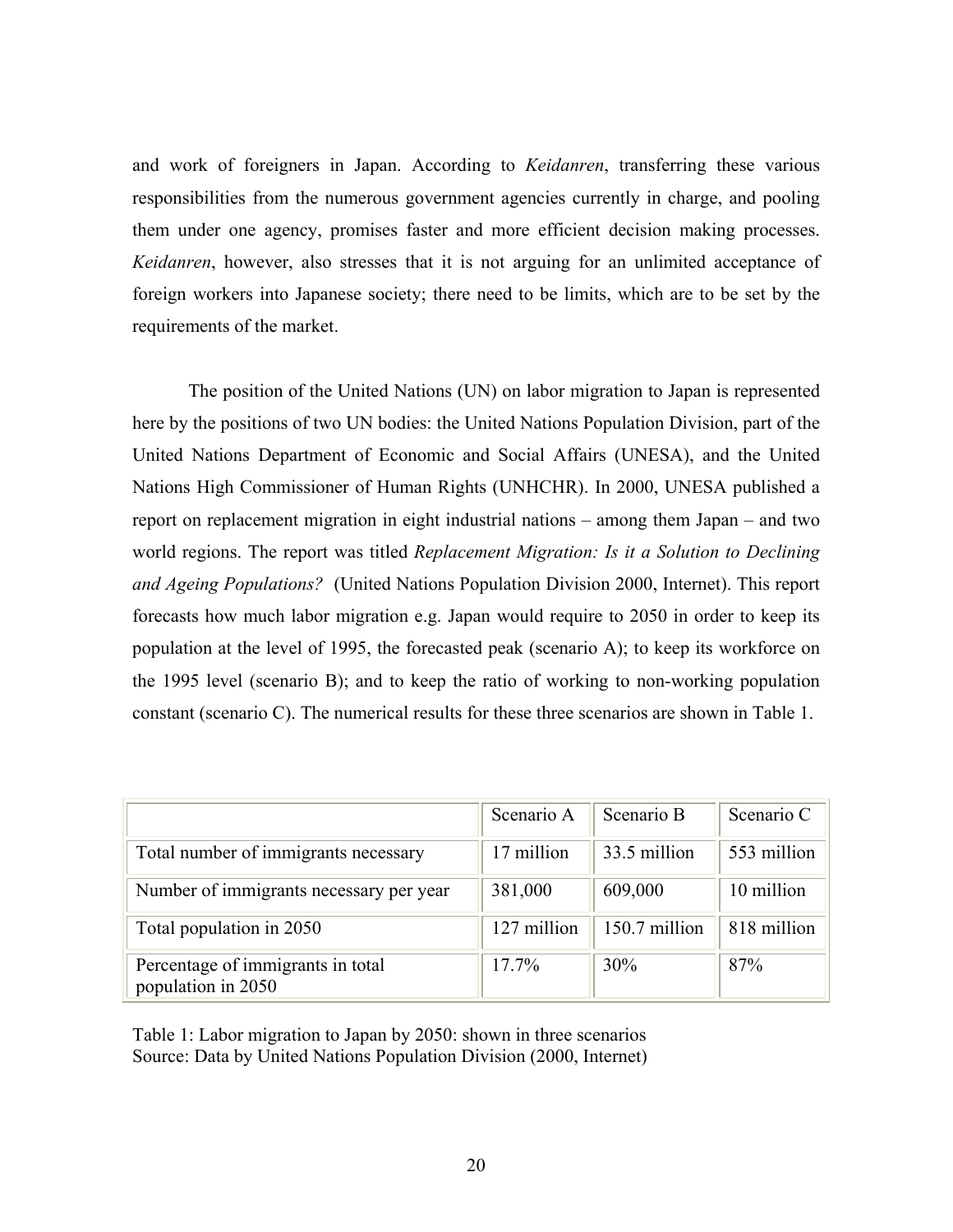While it becomes clear that Japan – assuming that the current demographic development continues without change – will need labor migrants in large numbers, it is also obvious that these numbers are way too large to gain political or societal consensus.

While UNESA gives empirical results of how much labor migration Japan would need to meet certain goals, UNHCHR focuses on qualitative research to describe the living environment of foreigners and national minorities in Japan. UNHCHR special rapporteur Doudou Diène, who visited Japan in summer 2005, published his research results in January 2006 in a final report titled *Racism, Racial Discrimination, Xenophobia, and all Forms of Discrimination* (United Nations High Commissioner for Human Rights 2006, Internet). The report concludes that there is racism, (racial) discrimination and xenophobia in Japan. It calls upon the Japanese government to acknowledge their existence and to show political will to combat them. Also, a national anti-discrimination law should be passed and implemented; a commission for equality and human rights established. Finally, he asks the Japanese government to revise its policies regarding the writing and teaching of history. The UNHCHR report describes today's Japan as a country unfavorable for national minorities and foreigners to live in: if Japan is to accept border-crossing labor migration, it needs to change its attitude towards foreigners.

The actor analysis of this section explains the reasons for how the current discourse on labor migration to Japan is mapped in Figure 1: MOJ is in the first quadrant with high ratings on both issues, since it explicitly and openly argues for accepting only skilled labor migrants and sees Japan's public security threatened by an increasing number of foreigners living and working in Japan. *Keidanren* also acknowledges that an increase of foreign workers is a security issue for Japan, however to a much lesser degree. The business federation, nevertheless, very pragmatically calls for accepting foreign workers on a market-regulated basis, i.e. unskilled labor migration simply cannot be a taboo issue. *Keidanren* is in the second quadrant; the United Nations in the third. Through statistical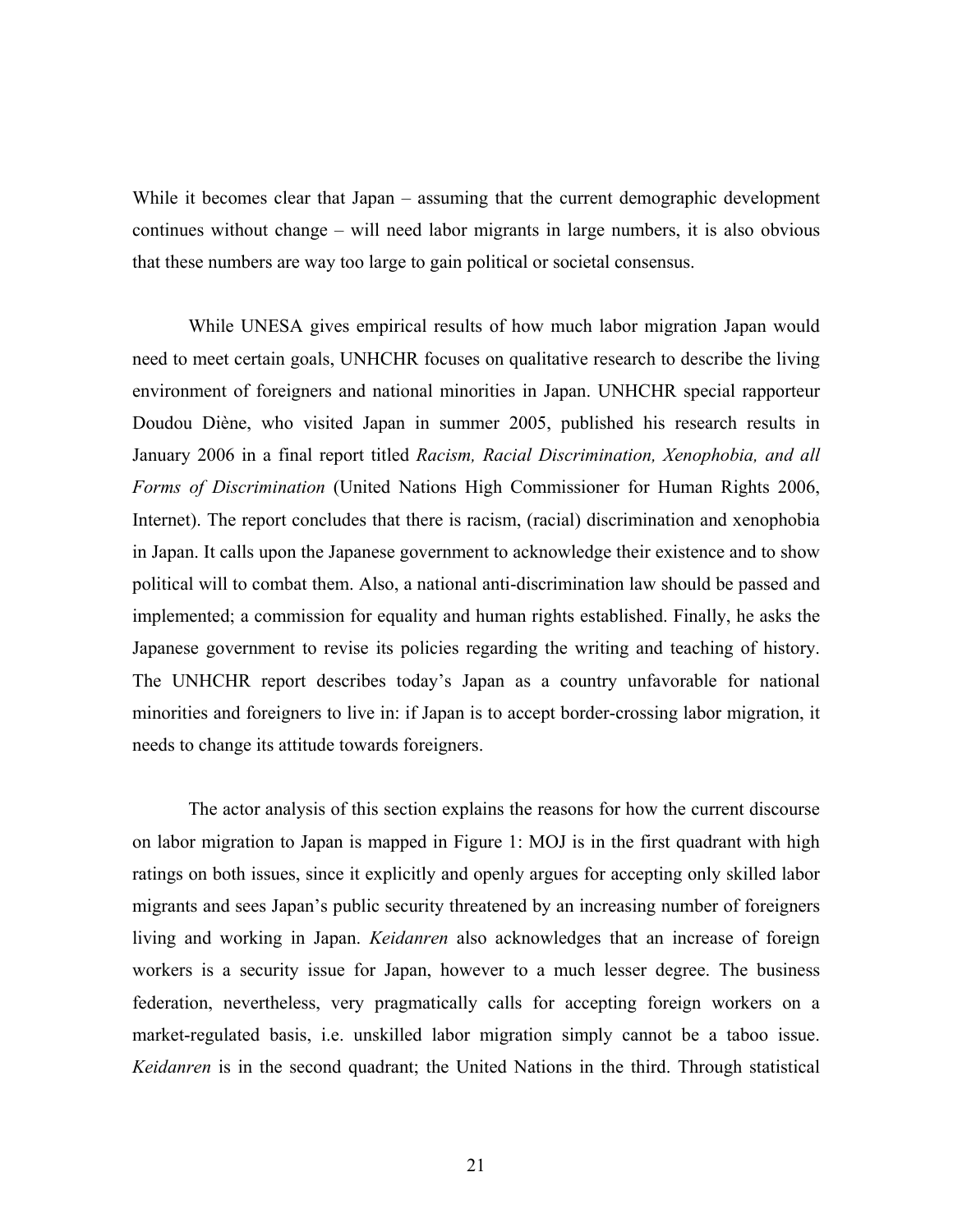analysis, UNESA shows that Japan will need significant labor migration, including "unskilled" workers, in the near future. According to UNHCHR, the increase in foreign population in Japan is not so much a security issue for Japan, but rather for the migrants themselves. Finally, MOFA is in the fourth quadrant, albeit not far from the point where the two axes cross over. MOFA acknowledges Japan's need for labor migration and actively promotes it, yet it restricts its engagement to certain professions urgently needed in Japan; at the same time, it puts enormous efforts into integration policies so as not to let labor migration evolve into an issue of public security in Japan.

#### **5. Preliminary Results**

This working paper has provided a glimpse into the current political discourse on labor migration to Japan. Four actors: the Ministry of Justice (MOJ), Ministry of Foreign Affairs (MOFA), *Nippon Keidanren* (NK), and two bodies of the United Nations (UN) were identified as leading actors in the current discourse. They were introduced along their respective takes on two questions, each of which are central issues in the current discourse: First, is labor migration to Japan to exclude unskilled workers per se? Second, is labor migration to Japan an issue of public security for Japan? The different opinions of the four actors are mapped in Figure 1: MOJ and MOFA stay to one side of the *y* axis, maintaining that labor migration to Japan at this point should be restricted to workers possessing at least some skills – MOFA, however, takes a much more pragmatic approach on the issue than does MOJ. MOFA and the UN find themselves situated on the same side of the *x* axis in their belief that labor migration is not an issue of public security for Japan – it is in fact more of a risk more for the migrants. MOJ and NK, on the other hand, do perceive it as risk factor for the Japanese public. Finally, NK and UN share a common approach in that both argue for the acceptance of unskilled workers to Japan. (Although excluded from this research report, I argue that civil society organizations might share the UN's position.)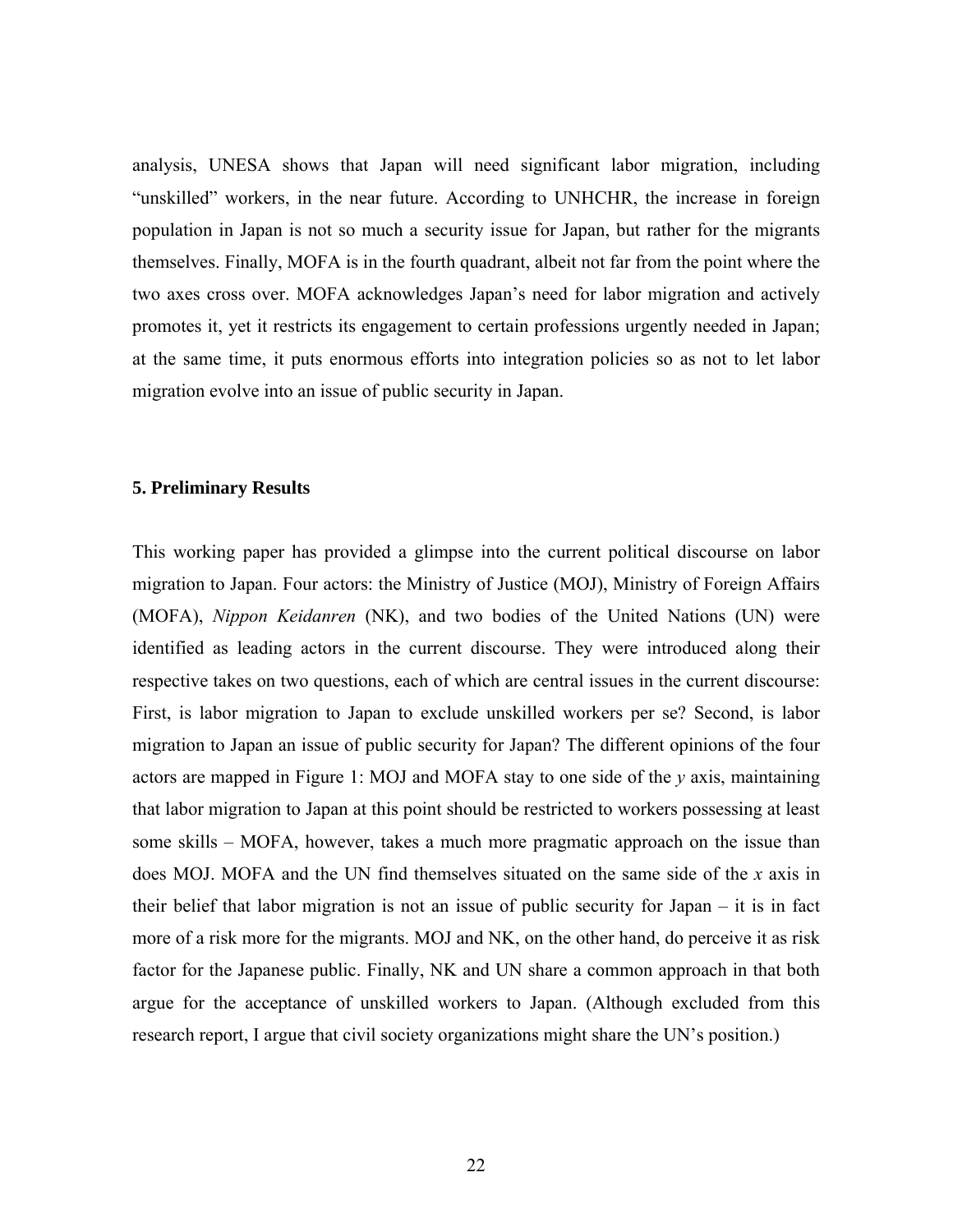I argue that mapping the current discourse on labor migration to Japan leads to an important, though preliminary, conclusion: The traditional boundaries between political and economical elites on the one side and international organizations and non-state actors on the other are breaking down. New forms of potential coalition building among interest groups are already emerging. Further questions for research may include: How will this new and unprecedented potential for coalition building evolve? What role do civil society organizations play in this process of redefining the structures of interdependence between political actors, especially against the background of a new potential for activism according to the "Boomerang Pattern"? Finally, how will *transmigrants* and the transnationalization of politics shape the political decision-making process with regard to labor migration to Japan?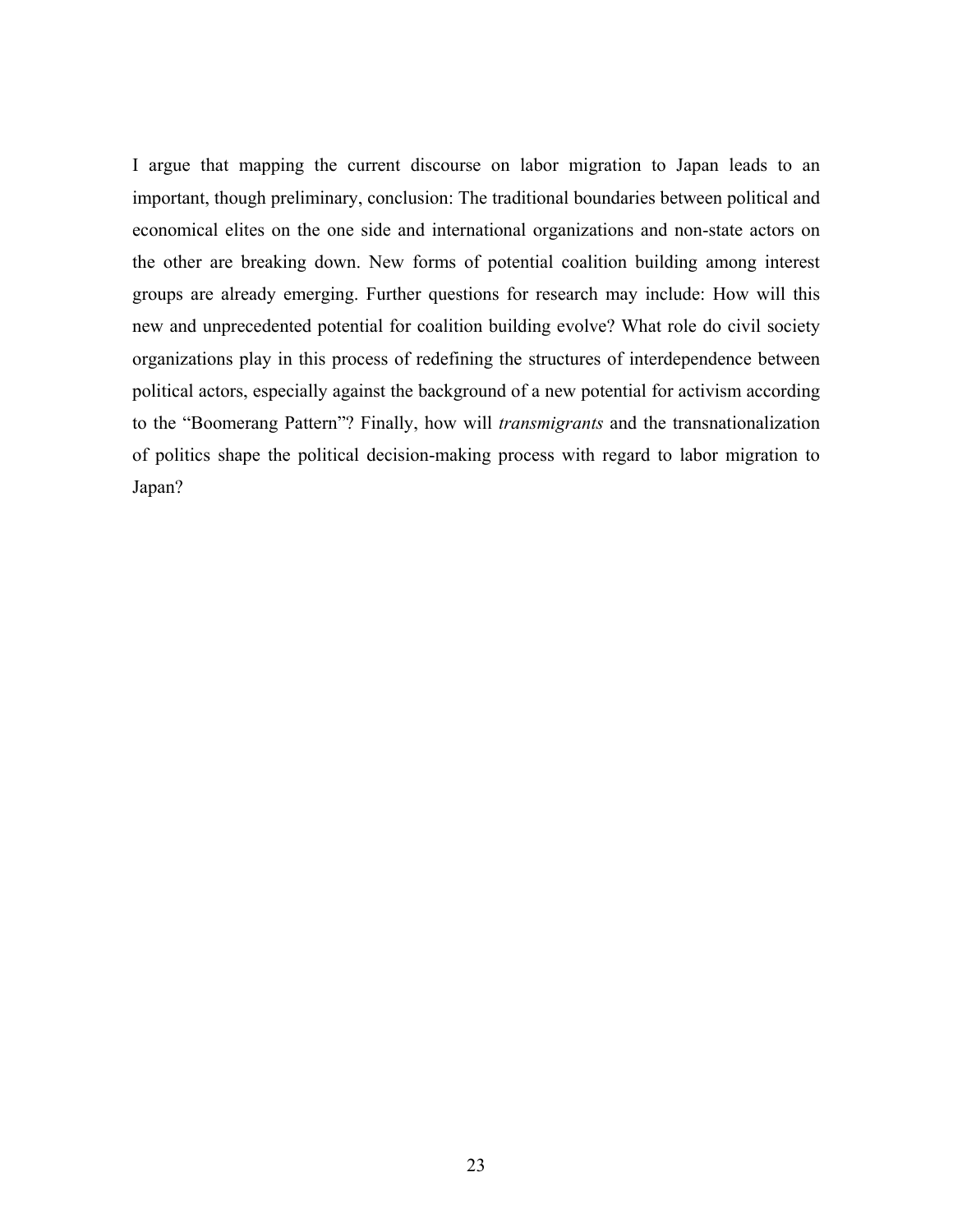#### **References**

Castells, Stephen and Mark J. Miller (2003): *The Age of Migration* (3rd edition). New York and London: The Guilford Press.

Iguchi, Yasushi (2001): *Gaikokujin rōdōsha shinjidai* [A new age for foreign workers]. Tokyo: Chikuma Shinsho.

Keck, Margaret E. and Kathryn Sikkink (1998): *Activists Beyond Borders*. Ithaca and London: Cornell University Press.

Kōno Tarō (2006/02/20), Senior Vice Minister of Justice, Interview at the Ministry of Justice, Tokyo.

MOFA, Ministry of Foreign Affairs (2004a): *A Japan – Philippines Economic Partnership Agreement*. Joint Press Statement 2004/11/29. http://www.mofa.go.jp/region/asia-paci/philippine/joint0411.html (accessed 2006/06/01).

MOFA, Ministry of Foreign Affairs (2004b): *Basic Framework of the hosting scheme of Filipino Nurses and Certified Careworkers*. http://www.mofa.go.jp/region/asia-paci/philippine/joint0411-3.pdf (accessed 2006/06/01).

MOJ, Ministry of Justice (2004a): *Fuhō shūrō gaikokujin taisaku kyanpēn* [Campaign against illegal employment of foreigners]. http://www.moj.go.jp/NYUKAN/campaign.html (accessed 2006/06/01).

MOJ, Ministry of Justice (2004b): *Nyūkoku Kanrikyoku: jōhō uketsuke* [Immigration Bureau of Japan: information counter]. http://www.immi-moj.go.jp/zyouhou/index.html (accessed 2006/06/01).

MOJ, Ministry of Justice (2004c): *Nyūkoku Kanrikyoku: jōhō uketsuke* [Immigration Bureau of Japan: information counter]. Data input form: http://www.immi-moj.go.jp/cgi-bin/datainput.cgi (accessed 2006/06/01).

Nippon Keidanren (2003a): *Interim Recommendations on Accepting Non-Japanese Workers – Bring Dynamism of Diversity into Japan by Opening Doors to Transnational Human Resources.* Tokyo: Nippon Keidanren. http://www.keidanren.or.jp/english/policy/2003/108.html (accessed 2006/06/01).

Nippon Keidanren (2003b): *Japan 2025. Envisioning a Vibrant, Attractive Nation in the Twenty-First Century.* Tokyo: Nippon Keidanren. http://www.keidanren.or.jp/english/policy/vision2025.pdf (accessed 2006/06/01).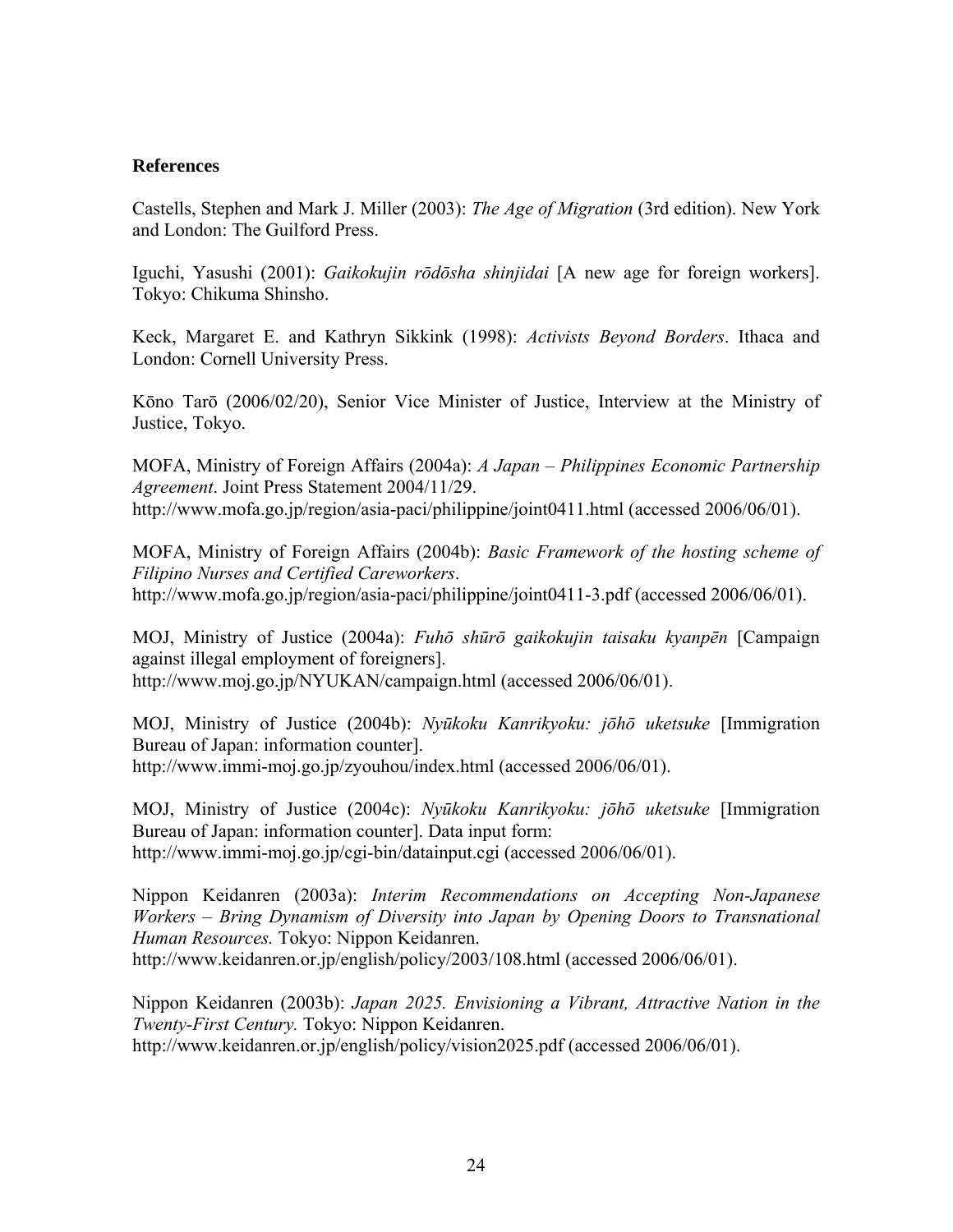United Nations High Commissioner for Human Rights (2006): *Racism, Racial Discrimination, Xenophobia, and all Forms of Discrimination*. Author: Diène Doudou. http://www.imadr.org/geneva/2006/G0610396.pdf (accessed 2006/06/01).

United Nations Population Division (2000): *Replacement Migration: Is it a Solution to Declining and Ageing Populations?*  http://www.un.org/esa/population/publication/migration/migration.htm (accessed 2006/06/01).

Yamamoto, Ryoko (2004): Alien Attack? The Construction of Foreign Criminality in Contemporary Japan. In: Germer, Andrea and Andreas Moerke (eds.): *Grenzgänge. (De-)Konstruktion kollektiver Identitäten in Japan. Japanstudien 16. Jahrbuch des deutschen Instituts für Japanstudien*. München: Iudicium, pp. 27–57.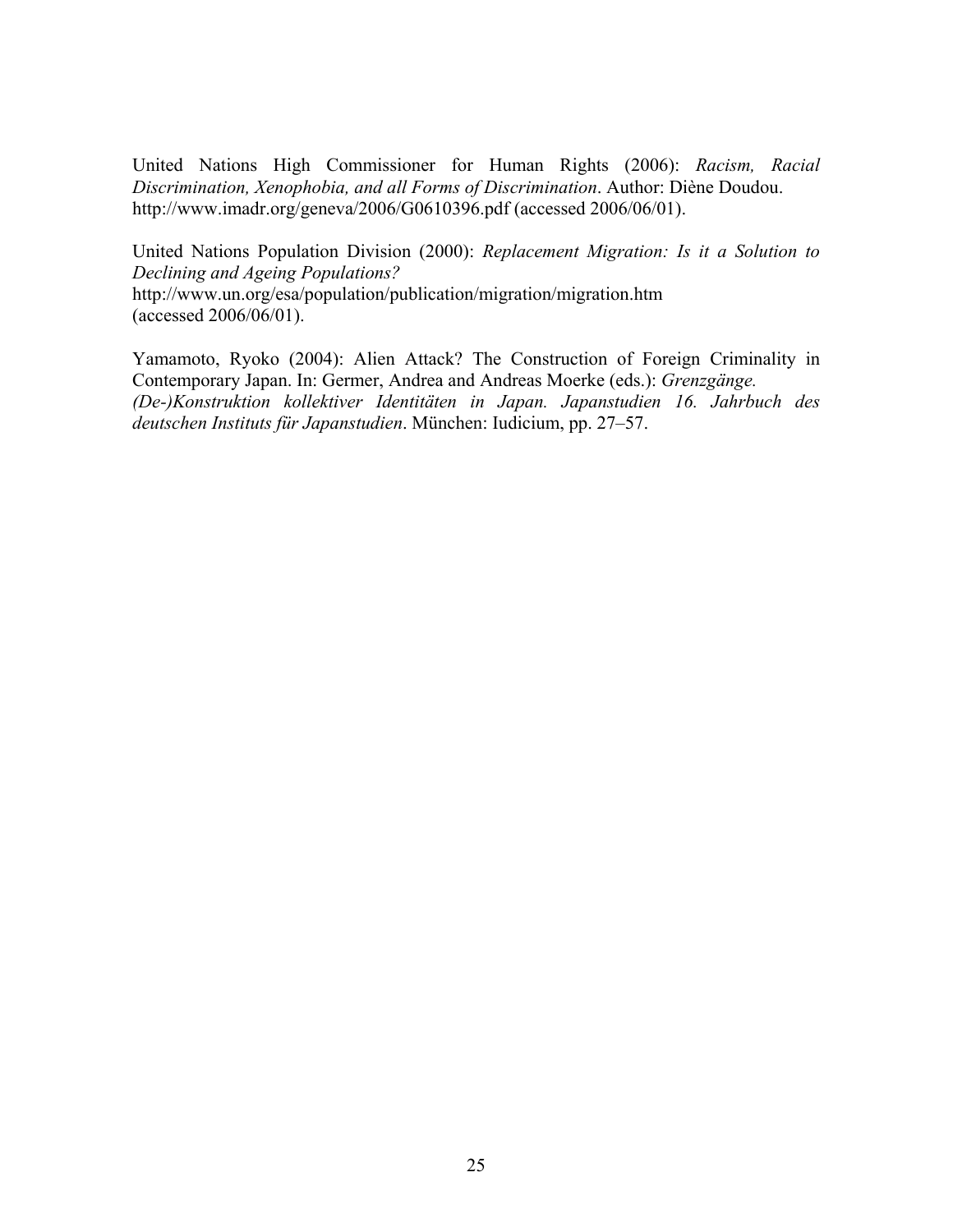### **DIJ Working Papers**

In 1994 the DIJ launched a series of working papers. The series is intended to convey the preliminary results of our ongoing research. Recent and backlisted DIJ Working Papers can be accessed from our website (http://www.dijtokyo.org). If you wish to obtain a hard copy, please contact us, quoting the working paper number.

- 00/1 René Haak: *Von der Mechanischen Technologie zur Produktions-wissenschaft. Ein Beitrag zur Entstehung und Entwicklung der Wissenschaft vom Fabrikbetrieb im deutschen, amerikanischen und japanischen Kontext.*
- 00/2 Jörg Raupach-Sumiya: *Reforming Japan's Corporate Governance System: Will the Markets gain Control?*
- 00/3 Jochen Legewie: *Control and Coordination of Japanese Subsidiaries in China Problems of an Expatriate-Based Management System.*
- 00/4 Jörg Raupach-Sumiya: *Chinese Firms as Emerging Competitors Challenges for Japan's Industry.*
- 01/1 René Haak: *Produkt- und Prozeßinnovationen in der Produktion Schlaglichter auf die Entwicklung der japanischen Fertigungstechnologie.*
- 01/2 René Haak: *Kooperationsmanagement der japanischen Industrie in der Globalisierung.*
- 01/3 René Haak: *Market Leadership in the Chinese Automobile Industry Strategic Management in a Dynamic Environment.*
- 01/4 René Haak: *Internationalization of Japanese Companies. Recent Strategies towards China – A Theoretical Approach -*
- 02/1 René Haak: *Internationalisierung Herausforderung an das japanische Management. Der Wirtschaftsraum Mittel- und Osteuropa*
- 02/2 René Haak: *Strategy and Organization of International Enterprises. German-Japanese Business Cooperation in China.*
- 02/3 Harald Conrad: *Towards a New Public-Private Pension Mix in Japan.*
- 02/4 Sven Saaler: *Pan-Asianism in Meiji and Taishô Japan A Preliminary Framework.*
- 02/5 Harald Dolles: *Spielt Vertrauen eine Rolle? Analysen deutsch-japanischer Unternehmenskooperationen.*